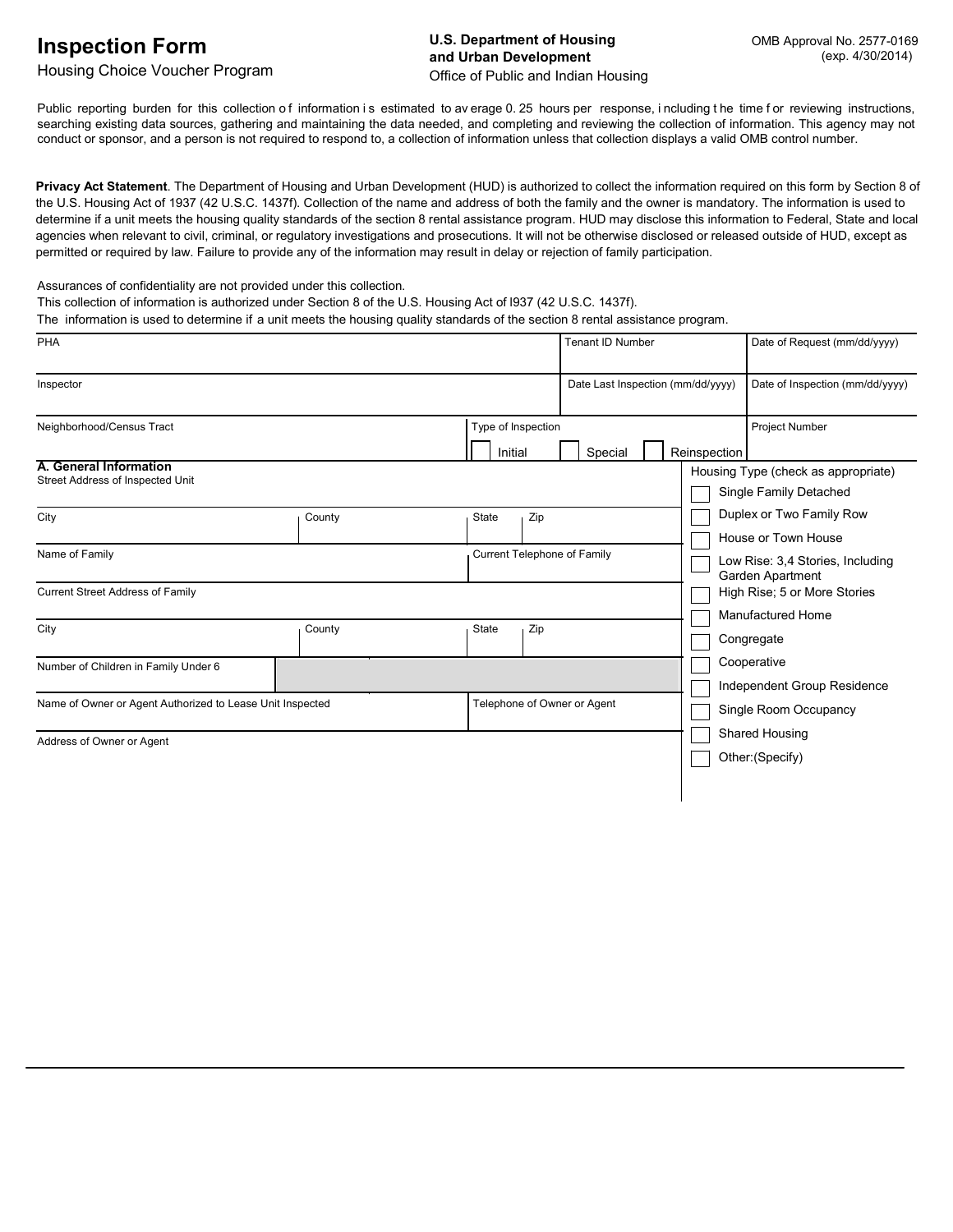#### **B. Summary Decision on the Unit**

(to be completed after the form has been filled in)

#### **Housing Quality Standard Pass or Fail**

1. **Fail** If there are any checks under the column headed "Fail" the **unit** fails the minimum housing quality standards. Discuss with the owner the repairs noted that would be necessary to bring the unit up to the standard.

2. **Inconclusive** If there are no checks under the column headed "Fail"

and t here ar e c hecks under the c olumn headed "Inconclusive," obt ain additional information necessary for a decision (question owner or tenant as indicated in t he i tem i nstructions gi ven in this c hecklist). O nce additional information is obtained, change the rating for the item and record the date of verification at the far right of the form.

3. **Pass** If n either ( 1) nor ( 2) above is checked, the unit passes the minimum housing quality standards. Any additional conditions described in the right hand column of the form should serve to (a) establish the precondition of the unit, (b) indicate possible additional areas to negotiate with the owner,

(c) aid in assessing the reasonableness of the rent of the unit, and ( d) aid the tenant in deciding among possible units to be rented. The tenant is responsible for deciding w hether he or she finds these conditions acceptable.

**Unit Size:** Count the number of bedrooms for purposes of the FMR or Payment Standard. Record in the box provided.

Previous editions are obsolete

**Year Constructed:** Enter from Line 5 of the Request for Tenancy Approval form. Record in the box provided.

**Number of Sleeping Rooms**: Count the number of rooms which could be used for sleeping, as identified on the checklist. Record in the box provided.

#### **C. How to Fill Out This Checklist**

Complete the checklist on the unit to be occupied (or currently occupied) by the tenant. Proceed through the inspection as follows:

| Area                     | <b>Checklist Category</b>                                           |
|--------------------------|---------------------------------------------------------------------|
| room by room             | 1. Living Room                                                      |
|                          | 2. Kitchen                                                          |
|                          | 3. Bathroom                                                         |
|                          | 4. All Other Rooms Used for Living                                  |
| basement or utility room | 5. All Secondary Rooms Not Used for Living<br>6. Heating & Plumbing |
| outside                  | 7. Building Exterior                                                |
| overall                  | 8. General Health & Safety                                          |
|                          |                                                                     |

Each part of the checklist will be accompanied by an explanation of the item to be inspected.

**Important:** For each item numbered on the checklist, **check one box only**  (e.g., check one box only for item 1.4 "Security "in the Living Room.) In the space to the right of the description of the item, if the decision on the item is: "Fail" write what repairs are necessary; If "Inconclusive" write in details. Also, if "Pass" but there are some conditions present that need to be brought to the attention of the owner or the tenant, write these in the space to the right. If it is an annual inspection, record to the right of the form any repairs made since the last inspection. If possible, record reason for repair (e.g., ordinary maintenance, tenant damage).

If it is a complaint inspection, fill out only those checklist items for which complaint is lodged. Determine, if possible, tenant or owner cause. Once the checklist has been completed, return to Part B (Summary Decision on the Unit).

### **1. Living Room**

### **1.1 Living Room Present**

Note: If the unit is an efficiency apartment, consider the living room present.

## **1.2 Electricity**

In order to qualify, the outlets must be present and properly installed in the baseboard, wall or floor of the room. Do not count a single duplex receptacle as two outlets, i.e., there must be **two** of these in the room, or **one** of these **plus a permanently installed ceiling or wall light fixture**.

Both the outlets and/or the light must be working. Usually, a room will have s ufficient lights or electrical appl iances plugged into outlets to determine workability. Be sure light fixture does not fail just because the bulb is burned out.

Do not count any of the following items or fixtures as outlets/fixtures: Table or floor lamps (these are **not** permanent light fixtures); ceiling lamps plugged into socket; extension cords.

If the electric service to the unit has be en temporarily turned of f check ''Inconclusive.'' Contact owner or manager after inspection to verify that electricity functions properly when service is turned on. Record this information on the checklist.

## **1.3 Electrical Hazards**

Examples of what this means: broken wiring; non-insulated wiring; frayed w iring; i mproper t ypes of w iring, c onnections or i nsulation; wires lying in or located near standing water or other unsafe places; light fixture hanging from electric wiring without other firm support or f ixture; m issing cover plates on switches or out lets; badl y cracked outlets; exposed fuse box connections; overloaded circuits evidenced by frequently ''blown'' fuses (ask the tenant).

Check "Inconclusive'' if you are uncertain about severity of the problem and seek expert advice.

#### **1. 4 Security**

"Accessible to outside" means: doors open to the outside or to a common public hall; windows accessible from the outside (e.g. basement an d f irst floor); w indows or doors leading onto a fire escape, porch or other outside place that can be reached from the ground.

"Lockable" means: the window or door has a properly working lock, or is nailed shut, or the window is not designed to be opened. A storm window lock that is working properly is acceptable. Windows that are nailed shut are acceptable only if these windows are not needed for ventilation or as an alternate exit in case of fire.

#### **1.5 Window Condition**

Rate the windows in the room (including windows in doors).

"Severe det erioration" means t hat t he w indow no l onger has t he capacity to keep out the wind and the rain or is a cutting hazard. Examples are: missing or broken-out pan es; dan gerously loose cracked pan es; windows that will not close; windows that, when closed, do not form a reasonably tight seal.

If more than one window in the room is in this condition, give details in the space provided on the right of the form.

If t here i s on ly " moderate d eterioration" of t he w indows t he i tem should "Pass." "Moderate deterioration" means windows which are reasonably weather-tight, but show evidence of some aging, abuse, or lack of repair. Signs of deterioration are: minor crack in window pane; splintered sill; signs of some minor r otting i n t he window frame or the window itself; window panes loose because of missing window putty. Also for deteriorated and peeling paint see 1.9. If more than one window is in this condition, give details in the space provided on the right of the form.

Page 2 of 19 ref Handbook 7420.8 form HUD-52580-A (9/00)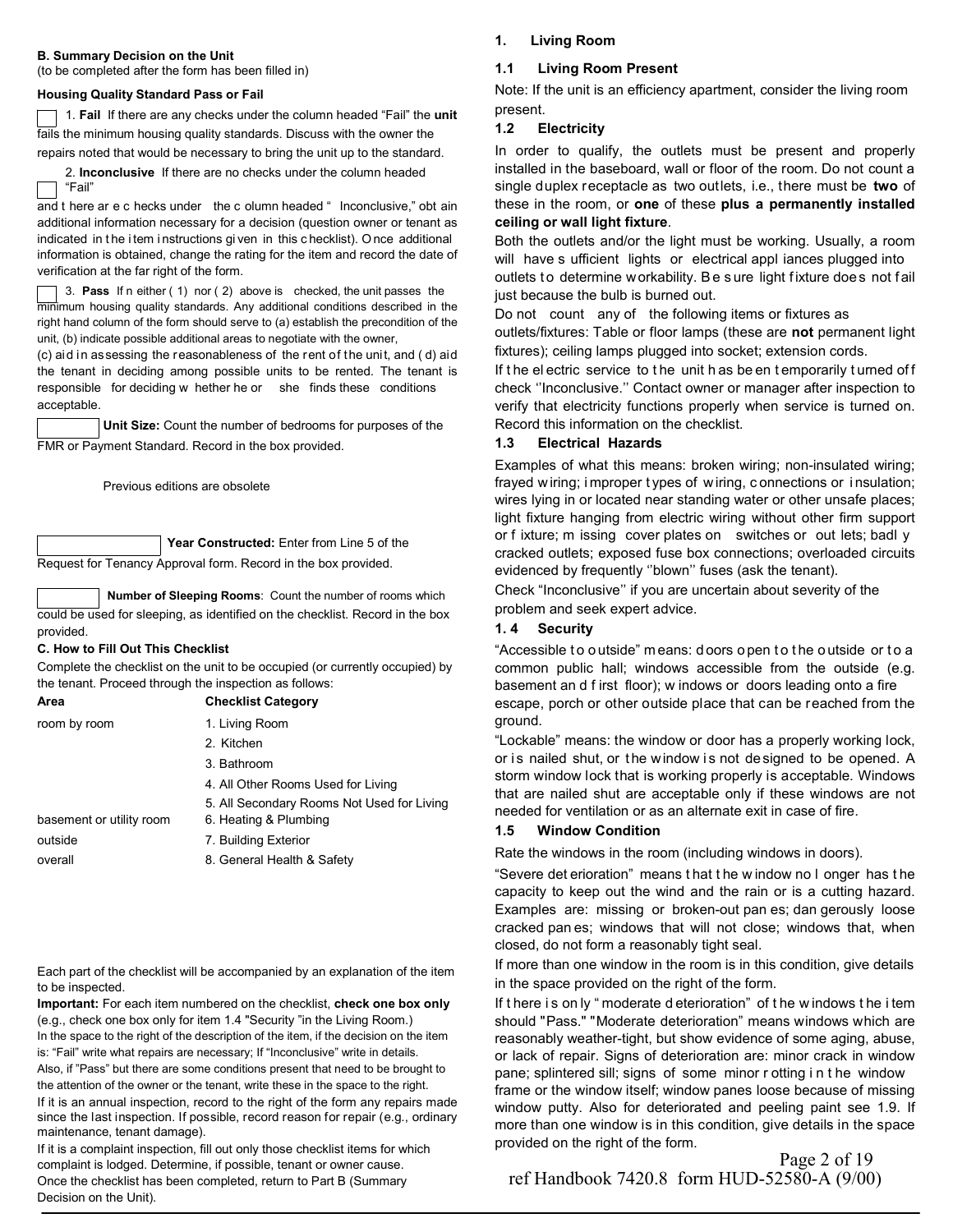#### 1.6 Ceiling Condition

"Unsound or hazardous" means the presence of such serious defects that either a potential exists for structural collapse or that large cracks or holes allow significant drafts to enter the unit. The condition includes: severe bulging or buckling; large holes; missing parts; falling or in danger of falling loose surface materials (other than paper or paint).

Pass ceilings that are basically sound but have some nonhazardous defects, including: small holes or cracks; missing or broken c eiling tiles; water stains; soiled surfaces; un painted surfaces; peeling paint (for peeling paint see item 1.9).

#### **1.7 Wall Condition**

"Unsound or h azardous" i ncludes: serious de fects such that t he structural safety of the building is threatened, such as severe buckling, bulging or leaning; damaged or loose structural members; large holes; air infiltration.

Pass walls that are basically sound but have some non hazardous defects, including: small or shallow holes; cracks; loose or missing parts; unpainted surfaces; peeling paint (for peeling paint see item 1.9).

## **1.8 Floor Condition**

"Unsound or hazardous" means the presence of such serious defects that a potential exists for structural collapse or other threats to safety (e.g., st ripping) or large cracks or hol es al low substantial dr afts f rom below t he f loor. The c ondition includes: severe buckling or major movements under walking stress; damaged or missing parts. Pass floors that are basically sound but have some nonhazardous defects, including: heavily worn or damaged floor surface (for ex-ample, scratches or gouges in surface, missing por tions of tile or linoleum, previous water damage). If there is a floor covering, also note the condition, especially if badly worn or soiled. If there is a f loor covering, including paint or sealant, al so note the conditions, specially if badly worn, soiled or peeling (for peeling paint, see 1.9).

## **1.9 Lead-Based Paint**

Housing Choice Voucher Units If the unit was built January 1, 1978, or after, no child under age six will occupy or currently occupies it, is a 0-BR, elderly or handicapped unit with no children under age six on the lease or expected, has been certified leadbased paint free by a certified lead-based paint inspector (no leadbased paint present or no lead-based paint present after removal of lead-based paint.), check NA and do not inspect painted surfaces.

This requirement applies to all painted surfaces (building components) within the unit. (Do not include tenant belongings). Surfaces to receive a visual assessment for deteriorated paint include walls, floors, ceilings, built in cabinets (sink bases), baseboards, doors, door frames, windows systems including mullions, sills, or frames and any other painted building component within the unit. Deteriorated paint includes any painted surface that is peeling, chipping, chalking, cracking, damaged or otherwise separated from the substrate.

All deteriorated paint surfaces **more than 2 sq. ft. in any one interior room or space, or more than 10% of the total surface area of an interior type of component with a small surface area (i.e., window sills, baseboards, and trim)** must be stabilized (corrected) in accordance with all safe work practice requirements and clearance is required. **If the deteriorated painted surface is less than 2 sq. ft. or less than 10% of the component, only stabilization is required. Clearance testing is not required.** Stabilization means removal of deteriorated paint, repair of the substrate, and application of a new protective coating or paint. Lead-Based Paint Owner Certification is required following stabilization activities, except for *de minimis level*  repairs.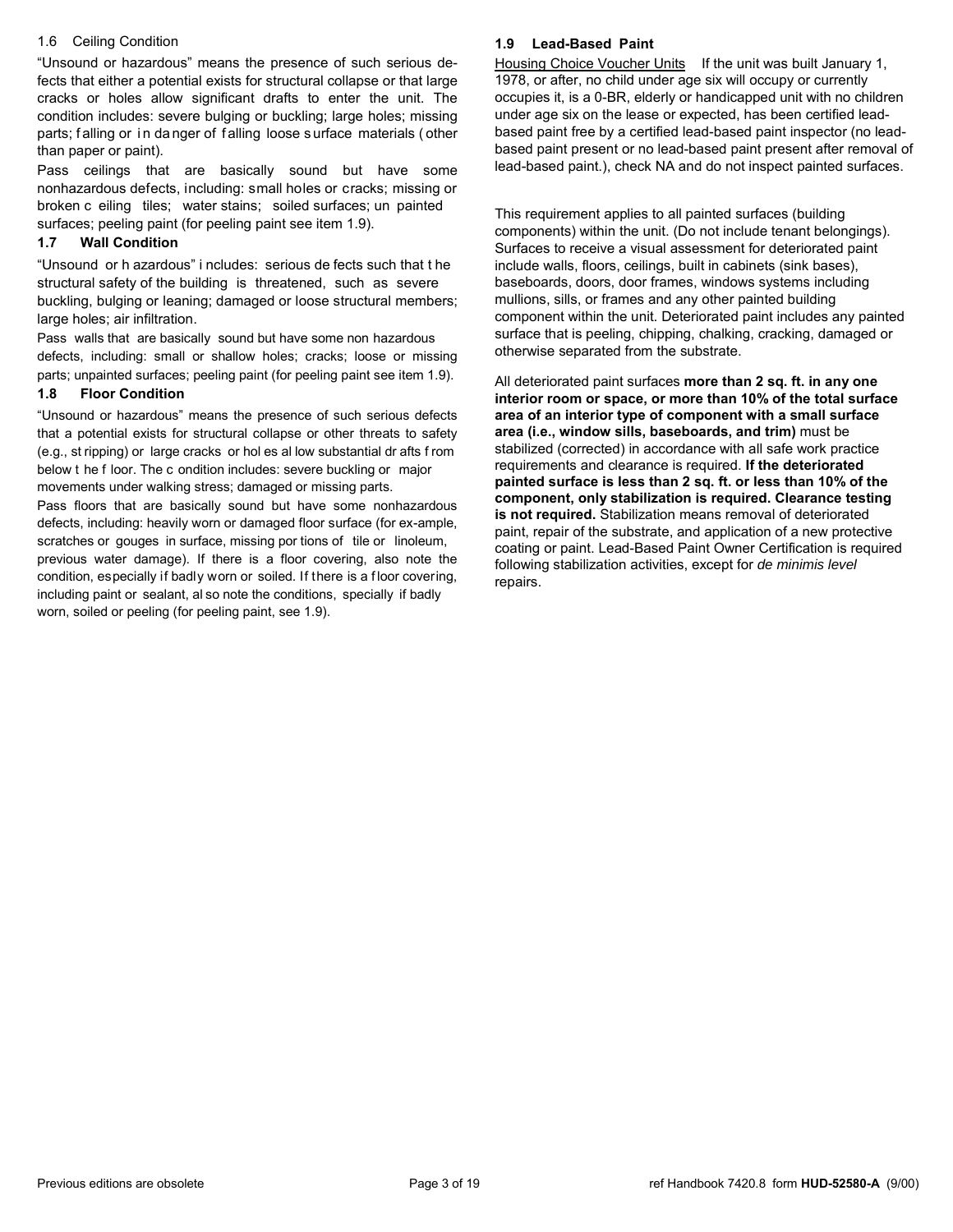| <b>Living Room</b><br>1.                                                                                                                              |                 |                  |             | For each numbered item, check one box only.                                                                    |                                                                       |
|-------------------------------------------------------------------------------------------------------------------------------------------------------|-----------------|------------------|-------------|----------------------------------------------------------------------------------------------------------------|-----------------------------------------------------------------------|
| Description<br>Item<br>No.                                                                                                                            | Pass<br>eğ<br>¥ | Decision<br>Fail | nconclusive | If Fail, what repairs are necessary?<br>If Inconclusive, give details.<br>If Pass with comments, give details. | If Fail or<br>Inconclusive,<br>date (mm/dd/yyyy)<br>of final approval |
| 1.1 Living Room Present<br>Is there a living room?                                                                                                    |                 |                  |             |                                                                                                                |                                                                       |
| 1.2 Electricity<br>Are there at least two working outlets or one working<br>outlet and one working light fixture?                                     |                 |                  |             |                                                                                                                |                                                                       |
| 1.3 Electrical Hazards<br>Is the room free from electrical hazards?                                                                                   |                 |                  |             |                                                                                                                |                                                                       |
| 1.4 Security<br>Are all windows and doors that are accessible from<br>the outside lockable?                                                           |                 |                  |             |                                                                                                                |                                                                       |
| 1.5 Window Condition<br>Is there at least one window, and are all windows<br>free of signs of severe deterioration or missing or<br>broken out panes? |                 |                  |             |                                                                                                                |                                                                       |
| 1.6 Ceiling Condition<br>Is the ceiling sound and free from hazardous defects?                                                                        |                 |                  |             |                                                                                                                |                                                                       |
| 1.7 Wall Condition<br>Are the walls sound and free from hazardous defects?                                                                            |                 |                  |             |                                                                                                                |                                                                       |
| 1.8 Floor Condition<br>Is the floor sound and free from hazardous defects?                                                                            |                 |                  |             |                                                                                                                |                                                                       |
| 1.9 Lead-Based Paint<br>Are all painted surfaces free of deteriorated paint?                                                                          |                 |                  |             |                                                                                                                |                                                                       |
| If no, does deteriorated surfaces exceed two square<br>feet and/or more than 10% of a component?                                                      |                 |                  |             | Not Applicable                                                                                                 |                                                                       |

**Additional Comments:** (Give Item Number)

Comments continued on a separate page  $Yes$  No  $\Box$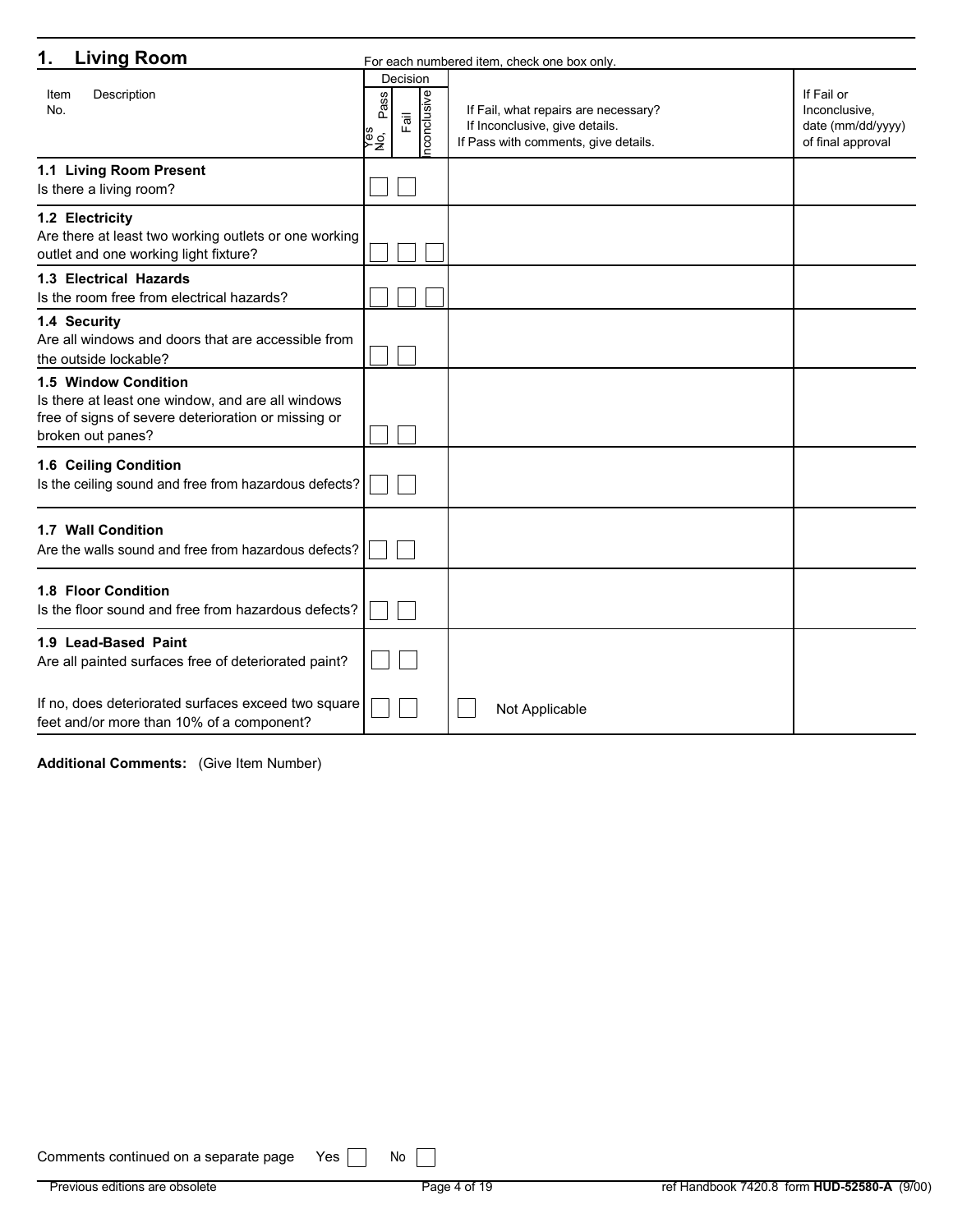# **2. Kitchen**

# **2.1 Kitchen Area Present**

Note: A kitchen is an area used for preparation of meals. It may be either a separate room or an area of a larger room (for example, a kitchen area in an efficiency apartment).

## **2.2 - 2.9 Explanation for these items is the same as that pro**vided f or "Living R oom" with t he f ollowing **modifications:**

# **2.2 Electricity**

Note: The requirement is that at least one outlet and one permanent light fixture are present and working.

# **2.5 Window Condition**

Note: The absence of a window does not fail this item in the kitchen. If there is no window, check "Pass."

# **2.10 Stove or Range with Oven**

Both an oven and a stove ( or range) w ith t op burners must be present and working. If either Is missing and you know that the owner is responsible for supplying these appliances, check "Fail.'' Put check in ''Inconclusive'' column if the tenant is responsible for supplying the a ppliances a nd he or she ha s not yet moved i n. Contact tenant or prospective tenant to gain verification that facility will be supplied a nd is in working condition. Hot plates are no t acceptable substitutes for these facilities.

An oven is not working if it will not heat up. To be working a stove or range must have all burners working and knobs to turn them off and on. Under " working c ondition," al so l ook f or hazardous ga s hook- ups evidenced by s trong gas smells; these should fail. ( Be sure that this condition is not confused with an unlit pilot light -a condition that should be noted, but does not fail.)

If both an oven and a stove or range are present, but the gas or electricity ar e t urned off, check " Inconclusive." Contact o wner or manager to get v erification that f acility w orks when gas is turned on. If both an oven and a stove or range are present and working, but defects exist, check "Pass" and note these to the right of the form. Possible defects are marked, dented, or scratched surfaces; cracked burner ring; limited size relative to family needs.

A microwave oven may be substituted for a tenant-supplied oven and stove (or range).

A microwave oven may be substituted for an owner-supplied oven and stove (or range) if the tenant agrees and microwave ovens are furnished instead of ovens and stoves ( or ranges) to both subsidized and unsubsidized tenants in the building or premises.

# **2.11 Refrigerator**

If no refrigerator is present, use the same criteria for marking either

"Fail" or "Inconclusive" as were used for the oven and stove or range. A refrigerator is not working if it will not maintain a temperature low enough to keep food from spoiling over a reasonable period of time. If the electricity is turned off, mark "Inconclusive." Contact owner (or tenant if unit is occupied) to get verification of working condition. If the refrigerator is present and working but defects exist, note these to the right of the form. Possible minor defects include: broken or missing interior shelving; dented or scratched interior or exterior surfaces; minor deterioration of door seal; loose door handle.

## **2.12 Sink**

If a permanently attached kitchen sink is not present in the kitchen or kitchen area, mark ''Fail.'' A sink in a bat hroom or a por table basin will not satisfy this requirement. A sink is not working unless it has running hot and c old w ater f rom t he f aucets and a pr operly c onnected an d properly w orking dr ain ( with a "gas t rap"). In a vac ant apar tment, t he hot w ater m ay h ave be en t urned of f and t here w ill be no hot w ater. Mark this "Inconclusive." Check with owner or manager to verify that hot water is available when service is turned on.

If a w orking s ink h as def ects, note t his t o t he r ight of t he i tem. Possible minor defects include: dripping faucet; marked, dented, or scratched surface; slow drain; missing or broken drain stopper.

## **2.13 Space for Storage, Preparation, and Serving of Food**

Some s pace must be available for the storage, pr eparation, an d serving of food. If there is no built-in space for food storage and preparation, a t able used f or f ood pr eparation and aportable storage cabinet will satisfy the r equirement. If there is no built-in space, an d no room f or a t able an d por table c abinet, c heck "Inconclusive" and discuss with the tenant. The tenant makes t he final determination as to whether or not this space is acceptable. If there are some minor defects, check "Pass" and make notes to

the r ight. P ossible def ects i nclude: marked, dented, or scratched surfaces; broken shelving or cabinet doors; broken drawers or cabinet hardware; limited size relative to family needs.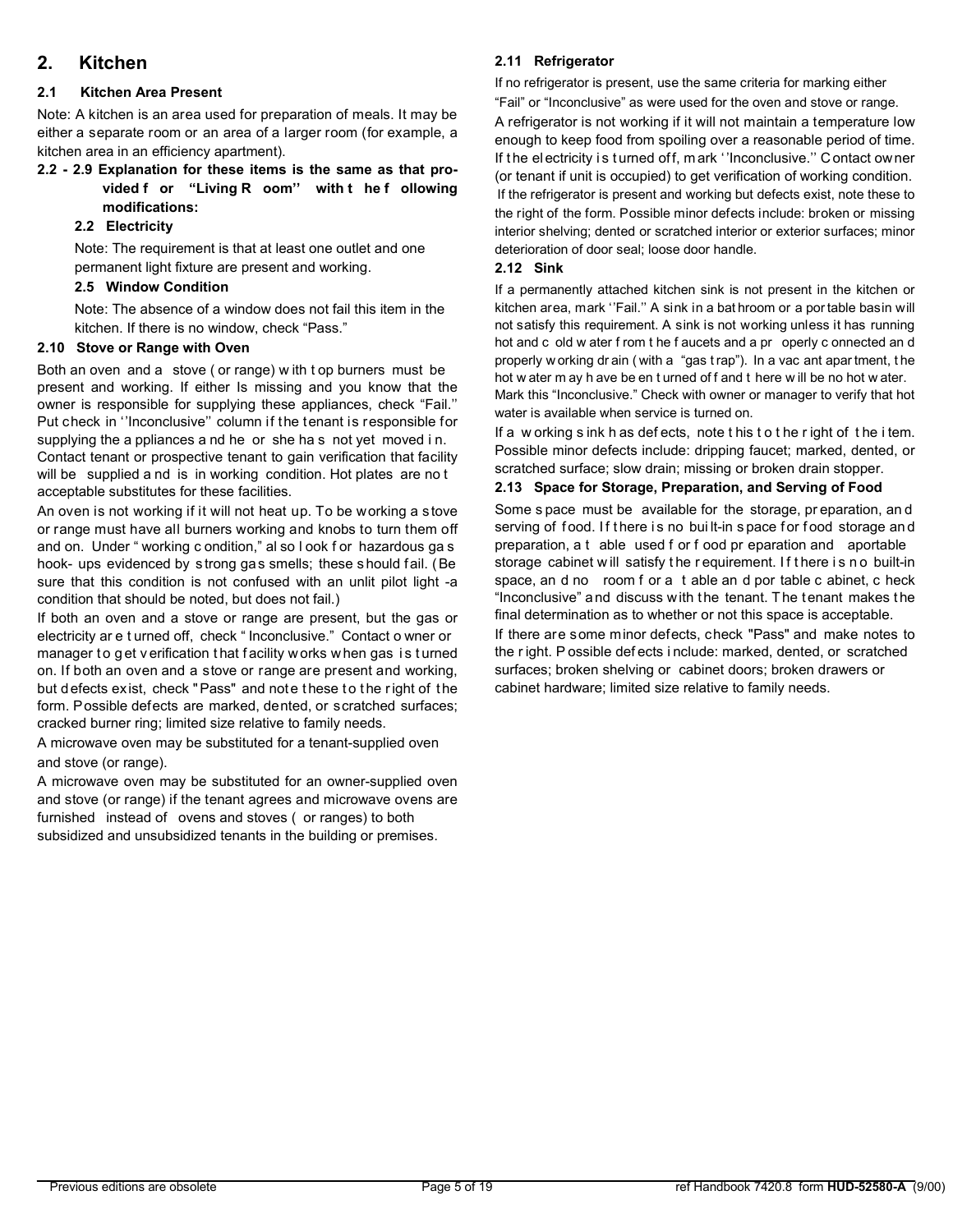| <b>Kitchen</b>                                                                                                                                                                                                                                                                     | For each numbered item, check one box only.                                                                                                                                                     |                                                                       |
|------------------------------------------------------------------------------------------------------------------------------------------------------------------------------------------------------------------------------------------------------------------------------------|-------------------------------------------------------------------------------------------------------------------------------------------------------------------------------------------------|-----------------------------------------------------------------------|
| Description<br>Item<br>No.                                                                                                                                                                                                                                                         | Decision<br>nconclusive<br>$Yes, No, \nightharpoonup$ Fail<br>Yes, No<br>Pass<br>If Fail, what repairs are necessary?<br>If Inconclusive, give details.<br>If Pass with comments, give details. | If Fail or<br>Inconclusive, date<br>(mm/dd/yyyy) of<br>final approval |
| <b>Kitchen Area Present</b><br>2.1<br>Is there a kitchen?                                                                                                                                                                                                                          |                                                                                                                                                                                                 |                                                                       |
| <b>Electricity</b><br>$2.2\,$<br>Are there at least one working outlet and one work-<br>ing, permanently installed light fixture?                                                                                                                                                  |                                                                                                                                                                                                 |                                                                       |
| <b>Electrical Hazards</b><br>2.3<br>Is the kitchen free from electrical hazards?                                                                                                                                                                                                   |                                                                                                                                                                                                 |                                                                       |
| 2.4<br><b>Security</b><br>Are all windows and doors that are accessible from<br>the outside lockable?                                                                                                                                                                              |                                                                                                                                                                                                 |                                                                       |
| <b>Window Condition</b><br>$2.5\,$<br>Are all windows free of signs of deterioration or<br>missing or broken out panes?                                                                                                                                                            |                                                                                                                                                                                                 |                                                                       |
| <b>Ceiling Condition</b><br>2.6<br>Is the ceiling sound and free from hazardous defects?                                                                                                                                                                                           |                                                                                                                                                                                                 |                                                                       |
| <b>Wall Condition</b><br>2.7<br>Are the walls sound and free from hazardous defects?                                                                                                                                                                                               |                                                                                                                                                                                                 |                                                                       |
| <b>Floor Condition</b><br>2.8<br>Is the floor sound and free from hazardous defects?                                                                                                                                                                                               |                                                                                                                                                                                                 |                                                                       |
| <b>Lead-Based Paint</b><br>$2.9^{\circ}$<br>Are all painted surfaces free of deteriorated paint?<br>If no, does deteriorated surfaces exceed two square<br>feet and/or less than 10% of a component?                                                                               | Not Applicable                                                                                                                                                                                  |                                                                       |
| 2.10 Stove or Range with Oven<br>Is there a working oven, and a stove (or range) with<br>top burners that work?<br>If no oven and stove (or range) are present, is there<br>a microwave oven and, if microwave is owner-sup-<br>plied, do other tenants have microwaves instead of |                                                                                                                                                                                                 |                                                                       |
| an oven and stove (or range)?<br>2.11 Refrigerator<br>Is there a refrigerator that works and maintains a<br>temperature low enough so that food does not spoil<br>over a reasonable period of time?                                                                                |                                                                                                                                                                                                 |                                                                       |
| 2.12 Sink<br>Is there a kitchen sink that works with hot and cold<br>running water?                                                                                                                                                                                                |                                                                                                                                                                                                 |                                                                       |
| 2.13 Space for Storage, Preparation, and Serving<br>of Food                                                                                                                                                                                                                        |                                                                                                                                                                                                 |                                                                       |
| Is there space to store, prepare, and serve food?                                                                                                                                                                                                                                  |                                                                                                                                                                                                 |                                                                       |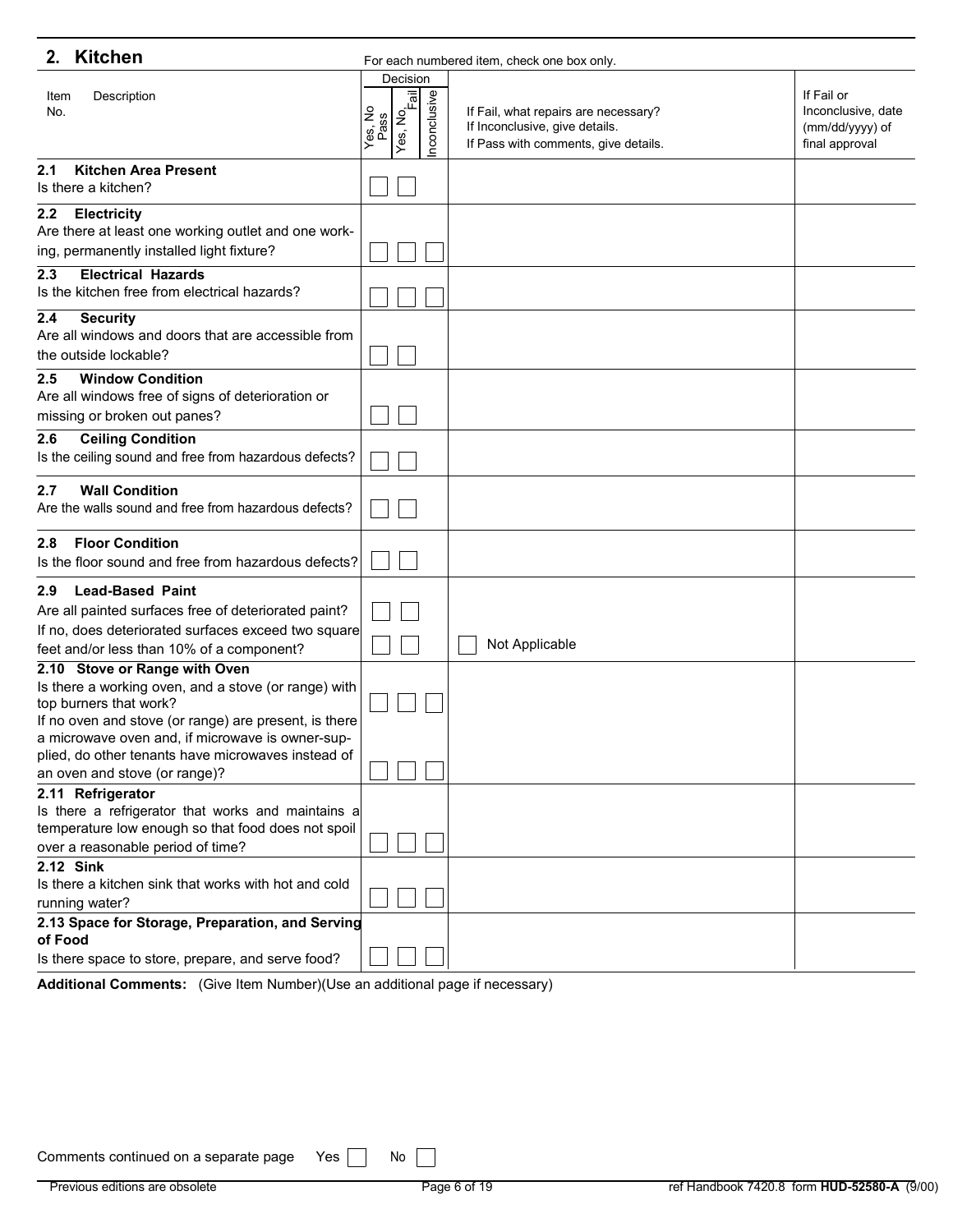# **3. Bathroom**

# **3.1 Bathroom Present**

Most units have easily identifiable bathrooms (i.e., a separate room with toilet, washbasin and tub or shower). In some cases, however, you will encounter units with scattered bathroom facilities (i.e., toilet. washbasin and tub or shower located in separate parts of the unit). At a minimum, there m ust be an enclosure ar ound t he t oilet. I n t his c ase, count t he enclosure around the toilet as the bathroom and proceed with 3.2-3.9 below, with respect to this enclosure. If there is more than one bathroom that is normally used, rate the one that is in best condition for Part 3. If there is a second bathroom that is also used, complete Part 4 of the checklist for this room. (See Inspection Manual for additional notes on rating the second bathroom.)

## **3.2 - 3.9 Explanation for these items is the same as that provided for "Living Room'' with the following modifications:**

# **3.2 Electricity**

Note: The requirement is that at least one permanent light fixture is present and working

# **3.3 Electrical Hazards**

Note: In addition to the previously mentioned hazards, outlets that ar e l ocated w here w ater m ight s plash or collect ar e considered an electrical hazard.

## **3.5 Window Condition**

Note: The absence of a w indow does not fail this item in the bathroom (see item 3.13, Ventilation, for relevance of window with respect to ventilation). If there is no window, but a working vent system is present, check "Pass."

## **3.7 Wall Condition**

Note: Include under nonhazardous defects (that would pass, but should be noted) the following: broken or loose tile; deteriorated gr outing at t ub/wall an d t ub/floor joints, or tiled surfaces; water stains.

## **3.8 Floor Condition**

Note: Include under nonhazardous defects (that would pass, but should be noted) the following: missing floor tiles; water stains.

## **3.10 Flush Toilet in Enclosed Room in Unit**

The toilet must be contained within the unit, be in proper operating condition, and be available for the exclusive use of the occupants of the unit ( i.e., outhouses or facilities shared by occupants of ot her units are not acceptable). It must allow for privacy.

Not working means: the toilet is not connected to a water supply; it is not connected to a sewer drain; it is clogged; it does not have a trap; the c onnections, vent s or t raps ar e faulty t o the ex tent t hat s evere leakage of w ater or escape of gases oc curs; the flushing mechanism does not function properly. If the water to the unit has been t urned off, check " Inconclusive.'' O btain ver ification f rom ow ner or m anager t hat facility works properly when water is turned on.

Comment to the right of the form if the toilet is "present, exclusive, and working," but has the following types of defects: constant running; chipped or broken porcelain; slow draining.

If dr ain blockage is more s erious and occurs f urther in the s ewer line, causing backup, check item 7.6, "Fail," under the plumbing and heating part of the checklist. A sign of serious sewer blockage is the presence of numerous backed-up drains.

## **3.11 Fixed Wash Basin or Lavatory in Unit**

The wash basin must be permanently installed ( i.e., a p ortable wash basin does not satisfy the requirement). Also, a kitchen sink used to pass the requirements under Part 2 of the checklist (kitchen facilities) cannot also serve as the bathroom wash basin. The wash basin may be located separate from the other bathroom facilities (e.g., in a hallway).

Not working means: the wash basin is not connected to a system that will deliver hot and cold running water; it is not connected to a properly oper ating drain; t he connectors ( or vents or traps) ar e faulty to the extent that severe leakage of water or escape of sewer gases occurs. If the water to the unit or the hot water unit has been turned off, check "Inconclusive." Obtain verification from owner or manager that the system is in working condition.

Comment to the right of the form if the wash basin is "present and working," but has the following types of minor defects: insufficient water pressure; dripping faucets; minor leaks; cracked or chipped porcelain; slow drain (see discussion above under 3.10).

## **3.12 Tub or Shower in Unit**

Not present means that neither a tub nor shower is present in the unit. Again, these facilities need not be in the same room with the rest of the bathroom facilities. They must, however, be private.

Not working covers the same requirements detailed above for wash basin (3.11).

Comment to the right of the form if the tub or shower is present and working, but h as t he f ollowing t ypes of de fects: dr ipping faucet; minor leaks; cracked porcelain; slow drain (see discussion under 3.10); absent or broken support rod for shower curtain.

## **3.13 Ventilation**

Working vent systems include: ventilation shafts ( non -mechanical vents) and electric fans. Electric vent fans must function when switch is turned on. (Make sure that any malfunctions are not due to the fan not being plugged in.) If electric current to the unit has not been t urned on (and there is no operable window), check "Inconclusive." Obtain verification from owner or m anager that system works. Note: exhaust vents must be vented to the outside, attic, or crawlspace.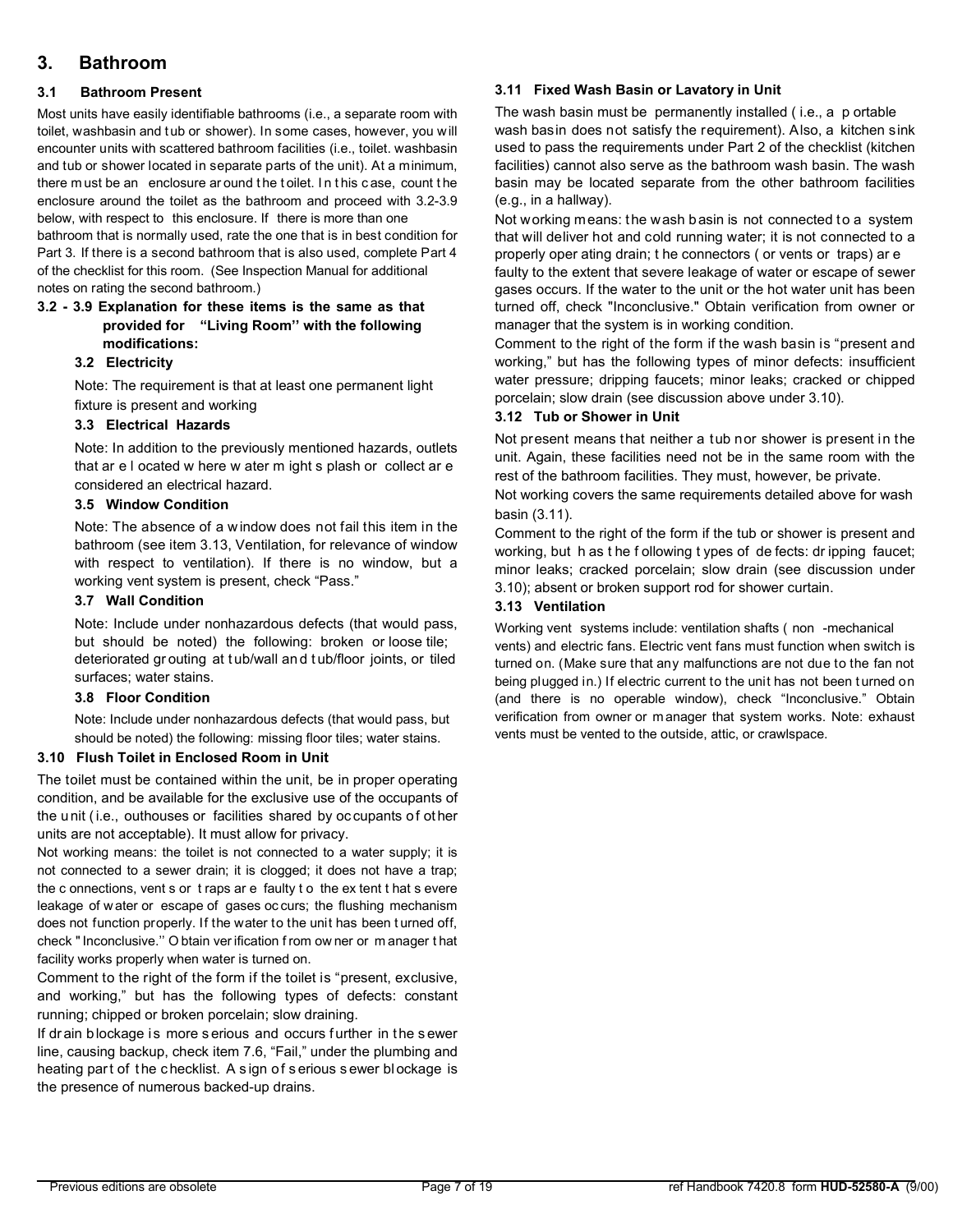| 3.<br><b>Bathroom</b>                                                                                                                                                                      |                                                                      | For each numbered item, check one box only.                                                                    |                                                                       |
|--------------------------------------------------------------------------------------------------------------------------------------------------------------------------------------------|----------------------------------------------------------------------|----------------------------------------------------------------------------------------------------------------|-----------------------------------------------------------------------|
| Description<br>Item<br>No.                                                                                                                                                                 | Decision<br>nconclusive<br>No<br>Pass<br>No,<br>Fail<br>Yes,<br>Yes, | If Fail, what repairs are necessary?<br>If Inconclusive, give details.<br>If Pass with comments, give details. | If Fail or<br>Inconclusive,<br>date (mm/dd/yyyy)<br>of final approval |
| 3.1<br>Bathroom Present (See description)<br>Is there a bathroom?                                                                                                                          |                                                                      |                                                                                                                |                                                                       |
| <b>Electricity</b><br>3.2<br>Is there at least one permanently installed light fixture?                                                                                                    |                                                                      |                                                                                                                |                                                                       |
| <b>Electrical Hazards</b><br>3.3<br>Is the bathroom free from electrical hazards?                                                                                                          |                                                                      |                                                                                                                |                                                                       |
| 3.4<br><b>Security</b><br>Are all windows and doors that are accessible from<br>the outside lockable?                                                                                      |                                                                      |                                                                                                                |                                                                       |
| <b>Window Condition</b><br>3.5<br>Are all windows free of signs of deterioration or<br>missing or broken out panes?                                                                        |                                                                      |                                                                                                                |                                                                       |
| <b>Ceiling Condition</b><br>3.6<br>Is the ceiling sound and free from hazardous defects?                                                                                                   |                                                                      |                                                                                                                |                                                                       |
| <b>Wall Condition</b><br>3.7<br>Are the walls sound and free from hazardous defects?                                                                                                       |                                                                      |                                                                                                                |                                                                       |
| <b>Floor Condition</b><br>3.8<br>ls the floor sound and free from hazardous defects?                                                                                                       |                                                                      |                                                                                                                |                                                                       |
| <b>Lead-Based Paint</b><br>3.9<br>Are all painted surfaces free of deteriorated paint?<br>If no, does deteriorated surfaces exceed two square<br>feet and/or more than 10% of a component? |                                                                      | Not Applicable                                                                                                 |                                                                       |
| 3.10 Flush Toilet in Enclosed Room in Unit<br>Is there a working toilet in the unit for the exclusive<br>private use of the tenant?                                                        |                                                                      |                                                                                                                |                                                                       |
| 3.11 Fixed Wash Basin or Lavatory in Unit<br>Is there a working, permanently installed wash basin<br>with hot and cold running water in the unit?                                          |                                                                      |                                                                                                                |                                                                       |
| 3.12 Tub or Shower<br>Is there a working tub or shower with hot and cold<br>running water in the unit?                                                                                     |                                                                      |                                                                                                                |                                                                       |
| 3.13 Ventilation<br>Are there operable windows or a working vent sys-<br>tem?                                                                                                              |                                                                      |                                                                                                                |                                                                       |

| Comments continued on a separate page Yes $\Box$ No $\Box$ |  |
|------------------------------------------------------------|--|
|                                                            |  |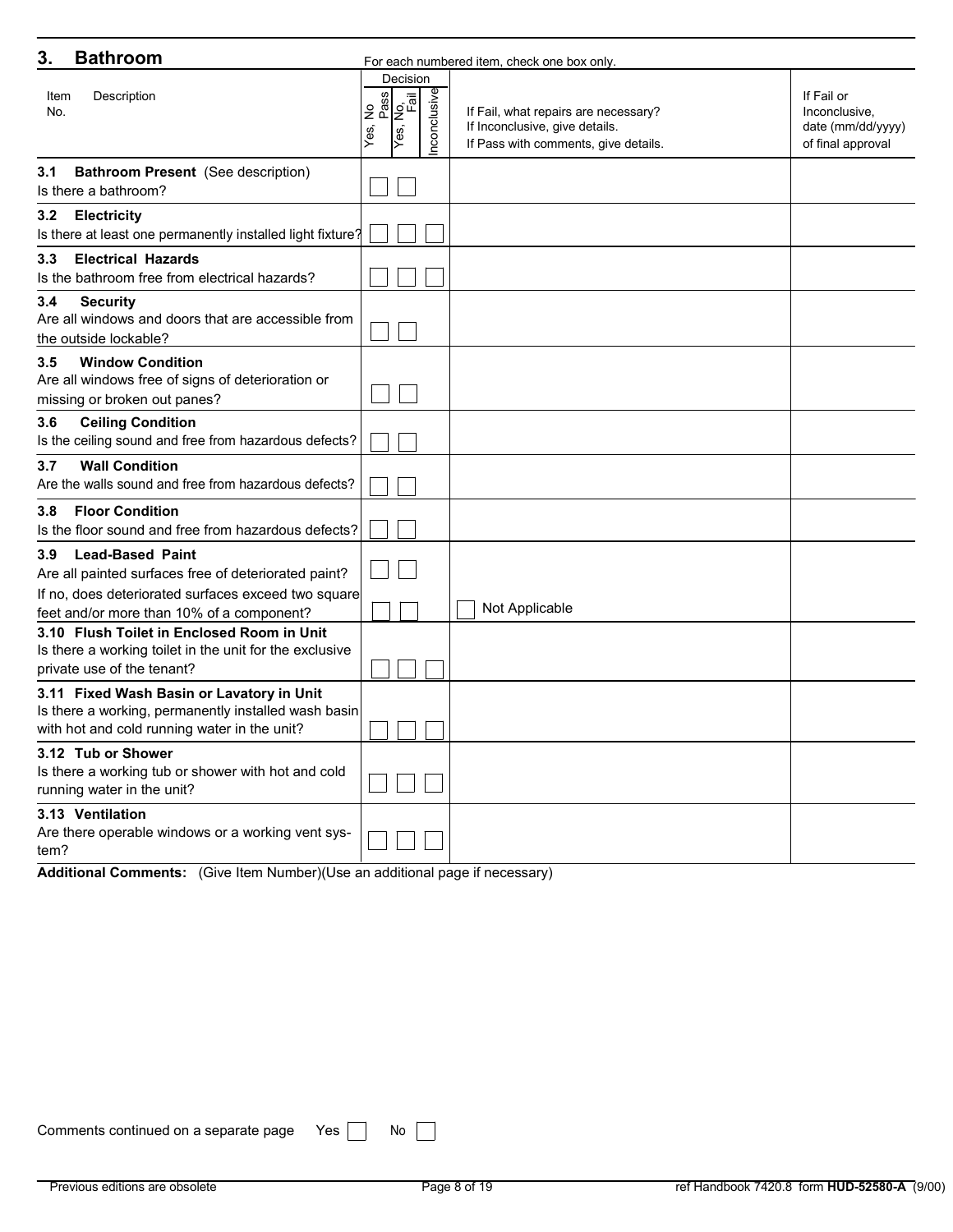# **4. Other Room Used for Living and Halls**

Complete an " Other R oom" checklist f or as m any " other rooms used for living" as are present in the unit and not already noted in Parts l, 2, and 3 of t he checklist. S ee t he discussion be low f or definition of ''used for living.'' Also c omplete an ''Other R oom" checklist for all en trance halls, corridors, and s taircases that are located within the unit and are part of the area used for living. If a hall, e ntry and/ or stairway ar e c ontiguous, rate t hem as a w hole (i.e., as part of one space).

Additional forms for rating "Other Rooms" are provided in the check-list.

Definition of "used for living." Rooms "used for living" are areas of the unit that are walked through or lived in on a regular basis. Do not i nclude r ooms or other areas that have been permanently, or near permanently, closed off or areas that are infrequently entered. For example, do not include a utility room, attached shed, attached closed-in porch, basement, or garage if they are closed off from the main living area or ar e i nfrequently ent ered. D o i nclude any of these areas if they are frequently used (e.g., a finished basement/play-room, a c losed-in porch that is used as a bedroom during summer months). Occasional use of a washer or dryer in an otherwise unused room does not constitute regular use.

If the unit is v acant and y ou do not know the eventual use of a particular room, complete an ''Other Room'' checklist if there is any chance that the room will be used on a regular basis. If there is no chance that the room will be used on a regular basis, do not include it (e.g., an unfinished basement) since it will be checked under Part 5, All Secondary Rooms (Rooms not used for living).

## **4.1 Room Code and Room Location**

Enter the appropriate room code given below:

## **Room Codes:**

- 1 = B edroom or a ny ot her r oom us ed f or sleeping ( regardless of type of room)
- 2 = Dining Room or Dining Area
- 3 = Second Living Room, Family Room, Den, Playroom, TV Room
- 4 = Entrance Halls, Corridors, Halls, Staircases
- 5 = A dditional B athroom ( also check pr esence of sink trap and clogged toilet)
- $6 =$ Other

**Room Location:** Write on the line provided the location of the room with respect to the unit's width, length and floor level as if you were standing outside the unit facing the entrance to the unit:

right/left/center: record whether the room is situated to the right, left, or center of the unit.

front/rear/center: record whether the room is situated to the back, front or center of the unit.

floor level: identify the floor level on which the room is located.

If t he unit is vacant, y ou m ay hav e some difficulty pr edicting t he eventual use of a room. Before giving any room a code of 1 (bedroom), the room must meet all of the requirements for a ''room used for sleeping'' (see items 4. 2 and 4.5).

## **4.2 - 4.9 E xplanations o f t hese i tems ar e t he s ame a s t hose provided f or ' 'Living R oom'' with t he f ollowing modifications:**

## **4.2 Electricity/Illumination**

If the room code is not a "1," the room must have a means of natural or ar tificial i llumination s uch as a permanent l ight fixture, wall outlet present, or light from a window in the room or near the room. If any required item is missing, check "Fail." If the electricity is turned off, check "Inconclusive."

## **4.5 Window Condition**

Any room used for sleeping must have at least one window. If the windows in sleeping rooms are designed to be opened, at least one window must be operable. The minimum standards do not require a window in "other rooms." Therefore, if there is no window in ano ther room not used for sleeping, check "Pass," and note "no window" in the area for comments.

## **4.6 Smoke Detectors**

At least one battery- operated or hard-wired smoke detector must be present and working on each level of the unit, including the basement, but not the crawl spaces and unfinished attic.

Smoke detectors must be i nstalled in accordance with and m eet the requirements of the National F ire Protection A ssociation Standard (NFPA) 74 (or its successor standards).

If the dwelling unit is occupied by any hearing-impaired person, smoke detectors must have an al arm system designed for h earing-impaired per sons as s pecified in N FPA 74 ( or successor standards).

If the unit w as un der HAP contract prior to A pril 24, 1993, owners who installed battery -operated or hard-wired smoke detectors in compliance with HUD's smoke detector requirements, including the regulations published on July 30, 1992 ( 57 F R 33846), will not be required subsequently t o comply with any additional requirements mandated by NFPA 74 ( i.e. t he ow ner w ould not be required to install a s moke detector in a basement not used for living purposes, nor would the owner be required to change the location of the smoke det ectors that hav e al ready been installed on t he other floors of the unit). In this case, check "Pass" and note under comments.

## **Additional Notes**

For staircases, the adequacy of light and condition of the stair rails and railings is covered under Part 8 of the checklist (General Health and Safety)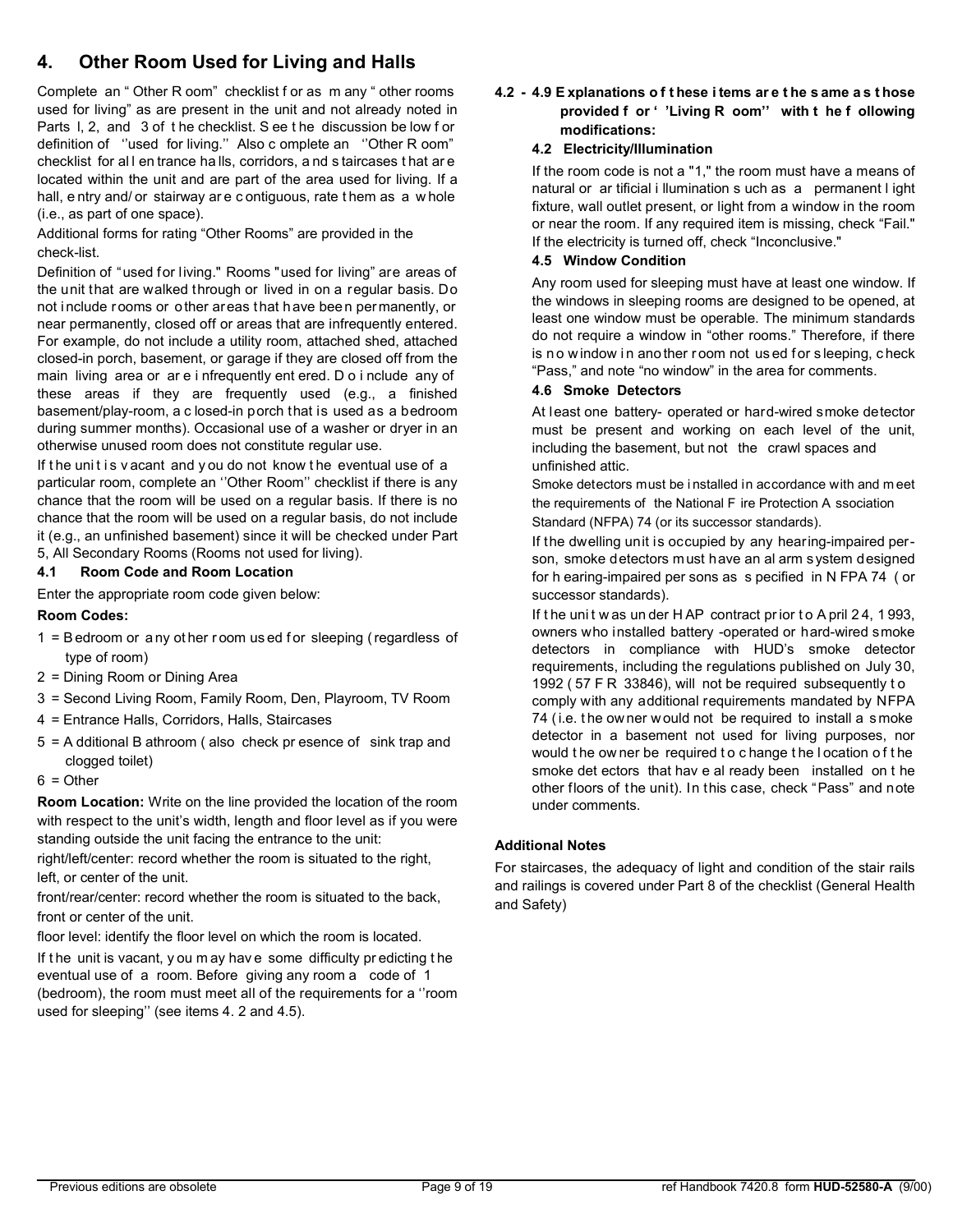| 4.                                                                                                                                                                                                                                                       |                                                                                                                                  |                                                            | Other Rooms Used for Living and Halls For each numbered item, check one box only.                                                                                                                                    |                                                                       |  |
|----------------------------------------------------------------------------------------------------------------------------------------------------------------------------------------------------------------------------------------------------------|----------------------------------------------------------------------------------------------------------------------------------|------------------------------------------------------------|----------------------------------------------------------------------------------------------------------------------------------------------------------------------------------------------------------------------|-----------------------------------------------------------------------|--|
| <b>Room Location</b><br>4.1                                                                                                                                                                                                                              |                                                                                                                                  |                                                            | <b>Room Code</b>                                                                                                                                                                                                     |                                                                       |  |
| right/left/center:                                                                                                                                                                                                                                       | the room is situated to the right, left,<br>or center of the unit.<br>front/rear/center: the room is situated to the back, front |                                                            | 1 = Bedroom or Any Other Room Used for Sleeping (regardless of<br>type of room)<br>2 = Dining Room or Dining Area                                                                                                    |                                                                       |  |
| floor level:                                                                                                                                                                                                                                             | or center of the unit.<br>the floor level on which the room is<br>located.                                                       |                                                            | 3 = Second Living Room, Family Room, Den, Playroom, TV Room<br>4 = Entrance Halls, Corridors, Halls, Staircases<br>5 = Additional Bathroom (also check presence of sink trap and<br>clogged toilet)<br>$6 = Other$ : |                                                                       |  |
| Description<br>Item<br>No.                                                                                                                                                                                                                               |                                                                                                                                  | Decision<br>conclusive<br>Pass<br>$Y_{ES}$ No.<br>ξ<br>es, | If Fail, what repairs are necessary?<br>If Inconclusive, give details.<br>If Pass with comments, give details.                                                                                                       | If Fail or<br>Inconclusive,<br>date (mm/dd/yyyy)<br>of final approval |  |
| <b>Electricity/Illumination</b><br>4.2<br>If Room Code is a 1, are there at least two working<br>outlets or one w orking out let and on ew orking,<br>permanently installed light fixture?<br>If Room Code is not a 1, is there a means of illumination? |                                                                                                                                  |                                                            |                                                                                                                                                                                                                      |                                                                       |  |
| <b>Electrical Hazards</b><br>4.3<br>Is the room free from electrical hazards?                                                                                                                                                                            |                                                                                                                                  |                                                            |                                                                                                                                                                                                                      |                                                                       |  |
| <b>Security</b><br>4.4<br>Are all windows and doors that are accessible from<br>the outside lockable?                                                                                                                                                    |                                                                                                                                  |                                                            |                                                                                                                                                                                                                      |                                                                       |  |
| <b>Window Condition</b><br>4.5<br>If Room Code is a 1, is there at least one window?                                                                                                                                                                     |                                                                                                                                  |                                                            |                                                                                                                                                                                                                      |                                                                       |  |
| And, r egardless of R oom C ode, ar e all w indows<br>free of signs of severe deterioration or missing or<br>broken-out panes?                                                                                                                           |                                                                                                                                  |                                                            |                                                                                                                                                                                                                      |                                                                       |  |
| <b>Ceiling Condition</b><br>4.6<br>Is the ceiling sound and free from hazardous defects?                                                                                                                                                                 |                                                                                                                                  |                                                            |                                                                                                                                                                                                                      |                                                                       |  |
| <b>Wall Condition</b><br>4.7<br>Are the walls sound and free from hazardous defects?                                                                                                                                                                     |                                                                                                                                  |                                                            |                                                                                                                                                                                                                      |                                                                       |  |
| <b>Floor Condition</b><br>4.8<br>Is the floor sound and free from hazardous defects?                                                                                                                                                                     |                                                                                                                                  |                                                            |                                                                                                                                                                                                                      |                                                                       |  |
| <b>Lead-Based Paint</b><br>4.9<br>Are all painted surfaces free of deteriorated paint?<br>If no, does deteriorated surfaces exceed two square                                                                                                            |                                                                                                                                  |                                                            |                                                                                                                                                                                                                      |                                                                       |  |
| feet and/or more than 10% of a component?                                                                                                                                                                                                                |                                                                                                                                  |                                                            | Not Applicable                                                                                                                                                                                                       |                                                                       |  |
| <b>4.10 Smoke Detectors</b><br>Is there a working smoke detector on each level?                                                                                                                                                                          |                                                                                                                                  |                                                            |                                                                                                                                                                                                                      |                                                                       |  |
| Do the smoke detectors meet the requirements of<br><b>NFPA 74?</b>                                                                                                                                                                                       |                                                                                                                                  |                                                            |                                                                                                                                                                                                                      |                                                                       |  |
| In units occupied by the hearing impaired, is there an<br>alarm system connected to the smoke detector?                                                                                                                                                  |                                                                                                                                  |                                                            |                                                                                                                                                                                                                      |                                                                       |  |
|                                                                                                                                                                                                                                                          |                                                                                                                                  |                                                            |                                                                                                                                                                                                                      |                                                                       |  |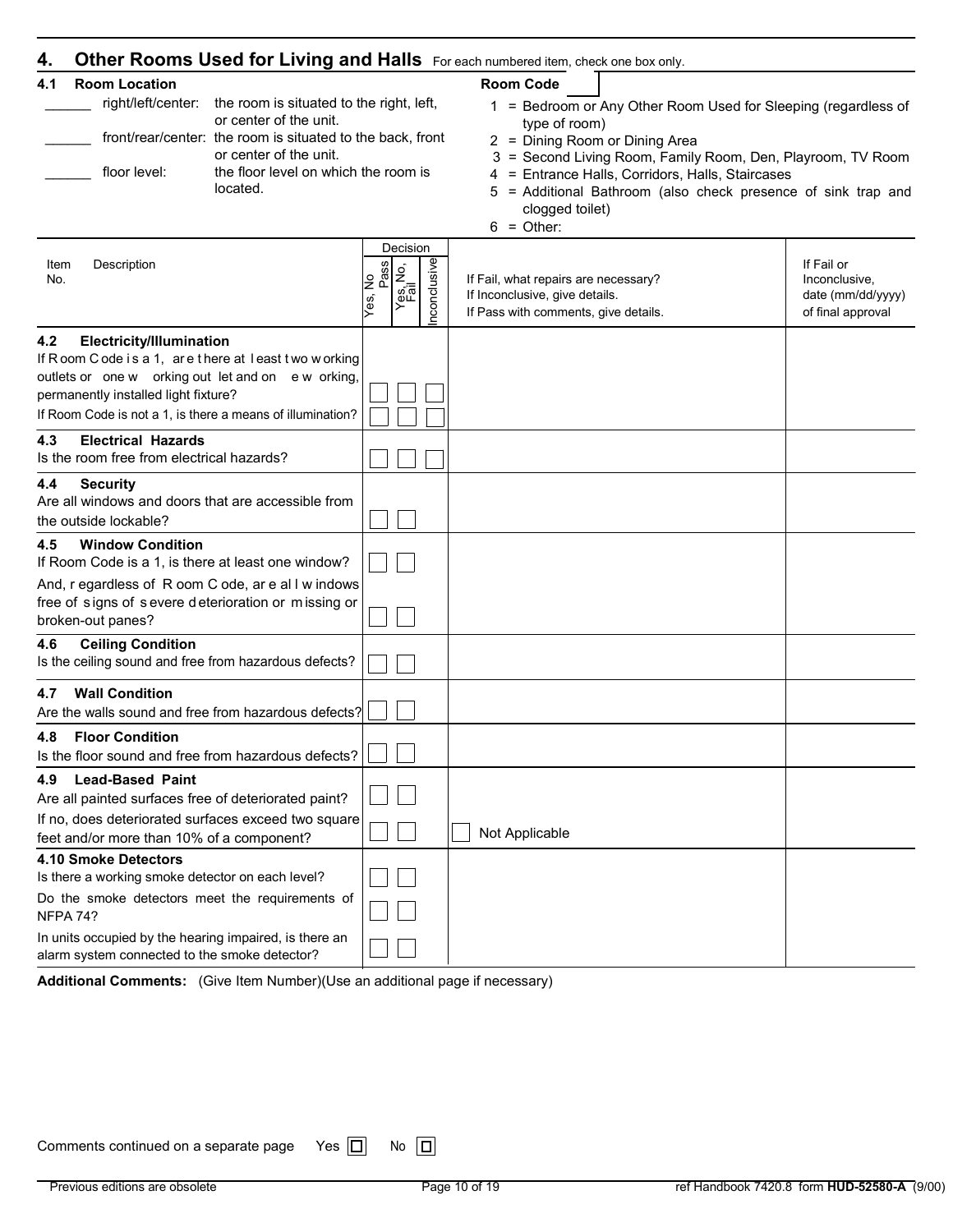| <b>Room Code</b><br><b>Room Location</b><br>4.1<br>right/left/center: the room is situated to the right, left,<br>1 = Bedroom or Any Other Room Used for Sleeping (regardless of<br>or center of the unit.<br>type of room)<br>front/rear/center: the room is situated to the back, front<br>2 = Dining Room or Dining Area<br>or center of the unit.<br>3 = Second Living Room, Family Room, Den, Playroom, TV Room<br>floor level:<br>the floor level on which the room is<br>4 = Entrance Halls, Corridors, Halls, Staircases<br>located.<br>= Additional Bathroom (also check presence of sink trap and<br>5<br>clogged toilet)<br>$6 = Other$ :<br>Decision<br>nconclusive<br>If Fail or<br>Description<br>If Fail, what repairs are necessary?<br>Item<br>No<br>Pass<br>QN.<br>If Inconclusive, give details.<br>No.<br>Inconclusive,<br>Yes, N<br>Fail<br>Yes,<br>If Pass with comments, give details.<br>date of final<br>approval<br><b>Electricity/Illumination</b><br>4.2<br>If Room Code is a 1, are there at least two working<br>outlets or one working out let and one working,<br>permanently installed light fixture?<br>If Room Code is not a 1, is there a means of illumination?<br><b>Electrical Hazards</b><br>4.3<br>Is the room free from electrical hazards?<br><b>Security</b><br>4.4<br>Are all windows and doors that are accessible from<br>the outside lockable?<br><b>Window Condition</b><br>4.5<br>If Room Code is a 1, is there at least one window?<br>And, r egardless of Room Code, ar e all w indows<br>free of signs of severe deterioration or missing or<br>broken-out panes?<br><b>Ceiling Condition</b><br>4.6<br>Is the ceiling sound and free from hazardous defects?<br><b>Wall Condition</b><br>4.7<br>Are the walls sound and free from hazardous defects?<br><b>Floor Condition</b><br>4.8<br>Is the floor sound and free from hazardous defects?<br><b>Lead-Based Paint</b><br>4.9<br>Are all painted surfaces free of deteriorated paint?<br>If no, does deteriorated surfaces exceed two square<br>Not Applicable<br>feet and/or more than 10% of a component?<br><b>4.10 Smoke Detectors</b><br>Is there a working smoke detector on each level?<br>Do the smoke detectors meet the requirements of<br><b>NFPA 74?</b><br>In units occupied by the hearing impaired, is there an<br>alarm system connected to the smoke detector? | 4. |  |  | Supplemental for Other Rooms Used for Living and Halls For each numbered item, check one box only. |  |
|----------------------------------------------------------------------------------------------------------------------------------------------------------------------------------------------------------------------------------------------------------------------------------------------------------------------------------------------------------------------------------------------------------------------------------------------------------------------------------------------------------------------------------------------------------------------------------------------------------------------------------------------------------------------------------------------------------------------------------------------------------------------------------------------------------------------------------------------------------------------------------------------------------------------------------------------------------------------------------------------------------------------------------------------------------------------------------------------------------------------------------------------------------------------------------------------------------------------------------------------------------------------------------------------------------------------------------------------------------------------------------------------------------------------------------------------------------------------------------------------------------------------------------------------------------------------------------------------------------------------------------------------------------------------------------------------------------------------------------------------------------------------------------------------------------------------------------------------------------------------------------------------------------------------------------------------------------------------------------------------------------------------------------------------------------------------------------------------------------------------------------------------------------------------------------------------------------------------------------------------------------------------------------------------------------------------------------------------------------------------------------------|----|--|--|----------------------------------------------------------------------------------------------------|--|
|                                                                                                                                                                                                                                                                                                                                                                                                                                                                                                                                                                                                                                                                                                                                                                                                                                                                                                                                                                                                                                                                                                                                                                                                                                                                                                                                                                                                                                                                                                                                                                                                                                                                                                                                                                                                                                                                                                                                                                                                                                                                                                                                                                                                                                                                                                                                                                                        |    |  |  |                                                                                                    |  |
|                                                                                                                                                                                                                                                                                                                                                                                                                                                                                                                                                                                                                                                                                                                                                                                                                                                                                                                                                                                                                                                                                                                                                                                                                                                                                                                                                                                                                                                                                                                                                                                                                                                                                                                                                                                                                                                                                                                                                                                                                                                                                                                                                                                                                                                                                                                                                                                        |    |  |  |                                                                                                    |  |
|                                                                                                                                                                                                                                                                                                                                                                                                                                                                                                                                                                                                                                                                                                                                                                                                                                                                                                                                                                                                                                                                                                                                                                                                                                                                                                                                                                                                                                                                                                                                                                                                                                                                                                                                                                                                                                                                                                                                                                                                                                                                                                                                                                                                                                                                                                                                                                                        |    |  |  |                                                                                                    |  |
|                                                                                                                                                                                                                                                                                                                                                                                                                                                                                                                                                                                                                                                                                                                                                                                                                                                                                                                                                                                                                                                                                                                                                                                                                                                                                                                                                                                                                                                                                                                                                                                                                                                                                                                                                                                                                                                                                                                                                                                                                                                                                                                                                                                                                                                                                                                                                                                        |    |  |  |                                                                                                    |  |
|                                                                                                                                                                                                                                                                                                                                                                                                                                                                                                                                                                                                                                                                                                                                                                                                                                                                                                                                                                                                                                                                                                                                                                                                                                                                                                                                                                                                                                                                                                                                                                                                                                                                                                                                                                                                                                                                                                                                                                                                                                                                                                                                                                                                                                                                                                                                                                                        |    |  |  |                                                                                                    |  |
|                                                                                                                                                                                                                                                                                                                                                                                                                                                                                                                                                                                                                                                                                                                                                                                                                                                                                                                                                                                                                                                                                                                                                                                                                                                                                                                                                                                                                                                                                                                                                                                                                                                                                                                                                                                                                                                                                                                                                                                                                                                                                                                                                                                                                                                                                                                                                                                        |    |  |  |                                                                                                    |  |
|                                                                                                                                                                                                                                                                                                                                                                                                                                                                                                                                                                                                                                                                                                                                                                                                                                                                                                                                                                                                                                                                                                                                                                                                                                                                                                                                                                                                                                                                                                                                                                                                                                                                                                                                                                                                                                                                                                                                                                                                                                                                                                                                                                                                                                                                                                                                                                                        |    |  |  |                                                                                                    |  |
|                                                                                                                                                                                                                                                                                                                                                                                                                                                                                                                                                                                                                                                                                                                                                                                                                                                                                                                                                                                                                                                                                                                                                                                                                                                                                                                                                                                                                                                                                                                                                                                                                                                                                                                                                                                                                                                                                                                                                                                                                                                                                                                                                                                                                                                                                                                                                                                        |    |  |  |                                                                                                    |  |
|                                                                                                                                                                                                                                                                                                                                                                                                                                                                                                                                                                                                                                                                                                                                                                                                                                                                                                                                                                                                                                                                                                                                                                                                                                                                                                                                                                                                                                                                                                                                                                                                                                                                                                                                                                                                                                                                                                                                                                                                                                                                                                                                                                                                                                                                                                                                                                                        |    |  |  |                                                                                                    |  |
|                                                                                                                                                                                                                                                                                                                                                                                                                                                                                                                                                                                                                                                                                                                                                                                                                                                                                                                                                                                                                                                                                                                                                                                                                                                                                                                                                                                                                                                                                                                                                                                                                                                                                                                                                                                                                                                                                                                                                                                                                                                                                                                                                                                                                                                                                                                                                                                        |    |  |  |                                                                                                    |  |
|                                                                                                                                                                                                                                                                                                                                                                                                                                                                                                                                                                                                                                                                                                                                                                                                                                                                                                                                                                                                                                                                                                                                                                                                                                                                                                                                                                                                                                                                                                                                                                                                                                                                                                                                                                                                                                                                                                                                                                                                                                                                                                                                                                                                                                                                                                                                                                                        |    |  |  |                                                                                                    |  |
| Additional Commenter (Cive Ham Number)(Lee an additional nage if noe                                                                                                                                                                                                                                                                                                                                                                                                                                                                                                                                                                                                                                                                                                                                                                                                                                                                                                                                                                                                                                                                                                                                                                                                                                                                                                                                                                                                                                                                                                                                                                                                                                                                                                                                                                                                                                                                                                                                                                                                                                                                                                                                                                                                                                                                                                                   |    |  |  |                                                                                                    |  |

Comments continued on a separate page Yes  $\Box$  No  $\Box$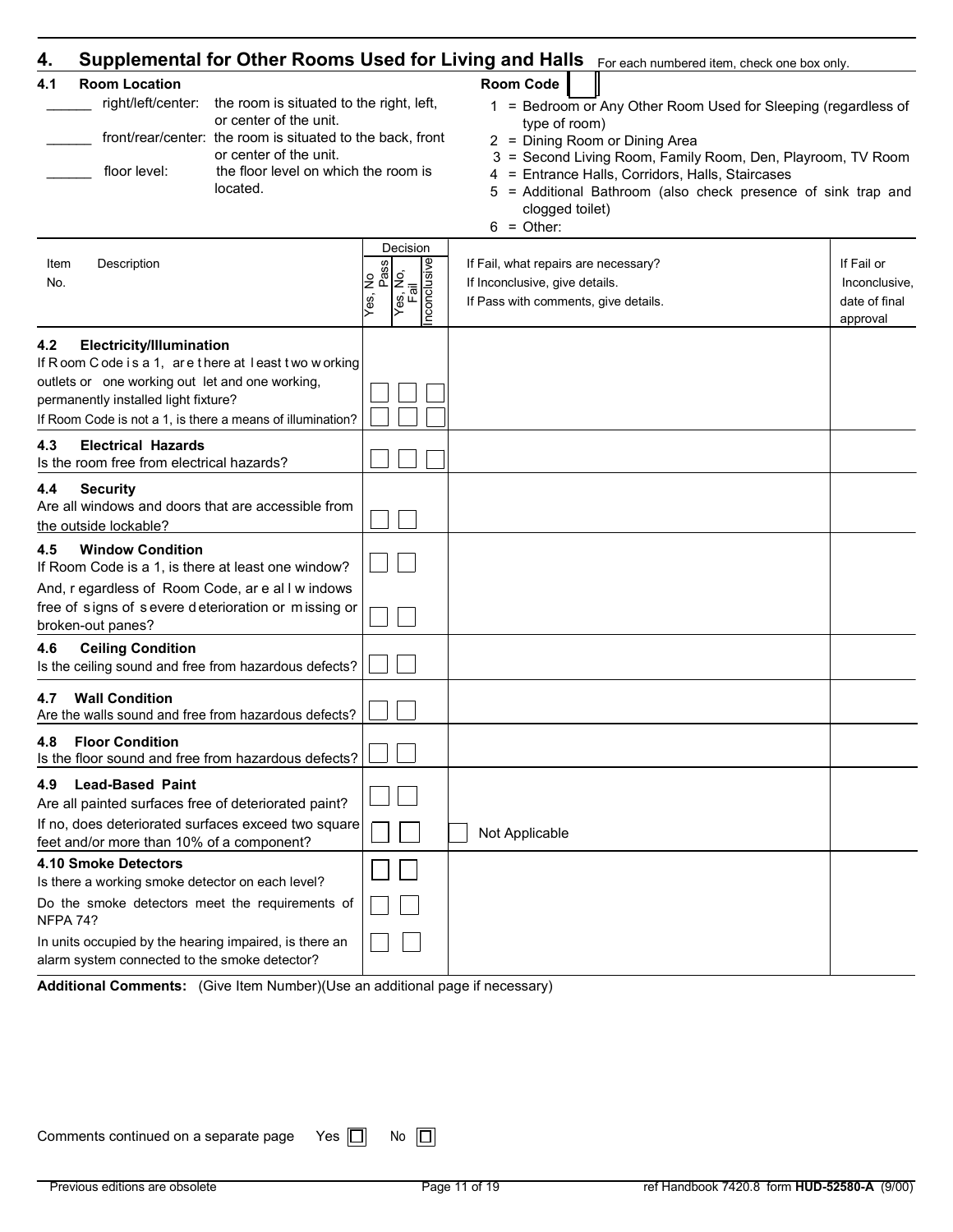| 4.                                                                                                                                                       |                                                                      | Supplemental for Other Rooms Used for Living and Halls For each numbered item, check one box only.                                                                                                               |                                                                       |  |
|----------------------------------------------------------------------------------------------------------------------------------------------------------|----------------------------------------------------------------------|------------------------------------------------------------------------------------------------------------------------------------------------------------------------------------------------------------------|-----------------------------------------------------------------------|--|
| <b>Room Location</b><br>4.1                                                                                                                              |                                                                      | Room Code                                                                                                                                                                                                        |                                                                       |  |
| right/left/center:<br>the room is situated to the right, left,<br>or center of the unit.                                                                 |                                                                      | 1 = Bedroom or Any Other Room Used for Sleeping (regardless of<br>type of room)                                                                                                                                  |                                                                       |  |
| front/rear/center: the room is situated to the back, front                                                                                               |                                                                      | 2 = Dining Room or Dining Area                                                                                                                                                                                   |                                                                       |  |
| or center of the unit.<br>floor level:<br>the floor level on which the room is<br>located.                                                               |                                                                      | 3 = Second Living Room, Family Room, Den, Playroom, TV Room<br>= Entrance Halls, Corridors, Halls, Staircases<br>= Additional Bathroom (also check presence of sink trap and<br>clogged toilet)<br>$6 = Other$ : |                                                                       |  |
|                                                                                                                                                          | Decision                                                             |                                                                                                                                                                                                                  |                                                                       |  |
| Description<br>Item<br>No.                                                                                                                               | nconclusive<br>No.<br>Pass<br>$\overline{2}$<br>Yes, N<br>Fail<br>ဖြ | If Fail, what repairs are necessary?<br>If Inconclusive, give details.<br>If Pass with comments, give details.                                                                                                   | If Fail or<br>Inconclusive,<br>date (mm/dd/yyyy)<br>of final approval |  |
| <b>Electricity/Illumination</b><br>4.2                                                                                                                   |                                                                      |                                                                                                                                                                                                                  |                                                                       |  |
| If Room Code is a 1, are there at least two working                                                                                                      |                                                                      |                                                                                                                                                                                                                  |                                                                       |  |
| outlets or one w orking out let and o ne w orking,<br>permanently installed light fixture?<br>If Room Code is not a 1, is there a means of illumination? |                                                                      |                                                                                                                                                                                                                  |                                                                       |  |
| <b>Electrical Hazards</b><br>4.3<br>Is the room free from electrical hazards?                                                                            |                                                                      |                                                                                                                                                                                                                  |                                                                       |  |
| 4.4<br><b>Security</b><br>Are all windows and doors that are accessible from<br>the outside lockable?                                                    |                                                                      |                                                                                                                                                                                                                  |                                                                       |  |
| <b>Window Condition</b><br>4.5<br>If Room Code is a 1, is there at least one window?                                                                     |                                                                      |                                                                                                                                                                                                                  |                                                                       |  |
| And, regardless of Room Code, ar e all windows<br>free of signs of severe deterioration or missing or<br>broken-out panes?                               |                                                                      |                                                                                                                                                                                                                  |                                                                       |  |
| <b>Ceiling Condition</b><br>4.6<br>Is the ceiling sound and free from hazardous defects?                                                                 |                                                                      |                                                                                                                                                                                                                  |                                                                       |  |
| <b>Wall Condition</b><br>4.7<br>Are the walls sound and free from hazardous defects?                                                                     |                                                                      |                                                                                                                                                                                                                  |                                                                       |  |
| <b>Floor Condition</b><br>4.8<br>Is the floor sound and free from hazardous defects?                                                                     |                                                                      |                                                                                                                                                                                                                  |                                                                       |  |
| <b>Lead-Based Paint</b><br>4.9<br>Are all painted surfaces free of deteriorated paint?                                                                   |                                                                      |                                                                                                                                                                                                                  |                                                                       |  |
| If no, does deteriorated surfaces exceed two square<br>feet and/or more than 10% of a component?                                                         |                                                                      | Not Applicable                                                                                                                                                                                                   |                                                                       |  |
| 4.10 Smoke Detectors<br>Is there a working smoke detector on each level?                                                                                 |                                                                      |                                                                                                                                                                                                                  |                                                                       |  |
| Do the smoke detectors meet the requirements of<br><b>NFPA 74?</b>                                                                                       |                                                                      |                                                                                                                                                                                                                  |                                                                       |  |
| In units occupied by the hearing impaired, is there an<br>alarm system connected to the smoke detector?                                                  |                                                                      |                                                                                                                                                                                                                  |                                                                       |  |

Comments continued on a separate page  $Yes$   $\Box$  No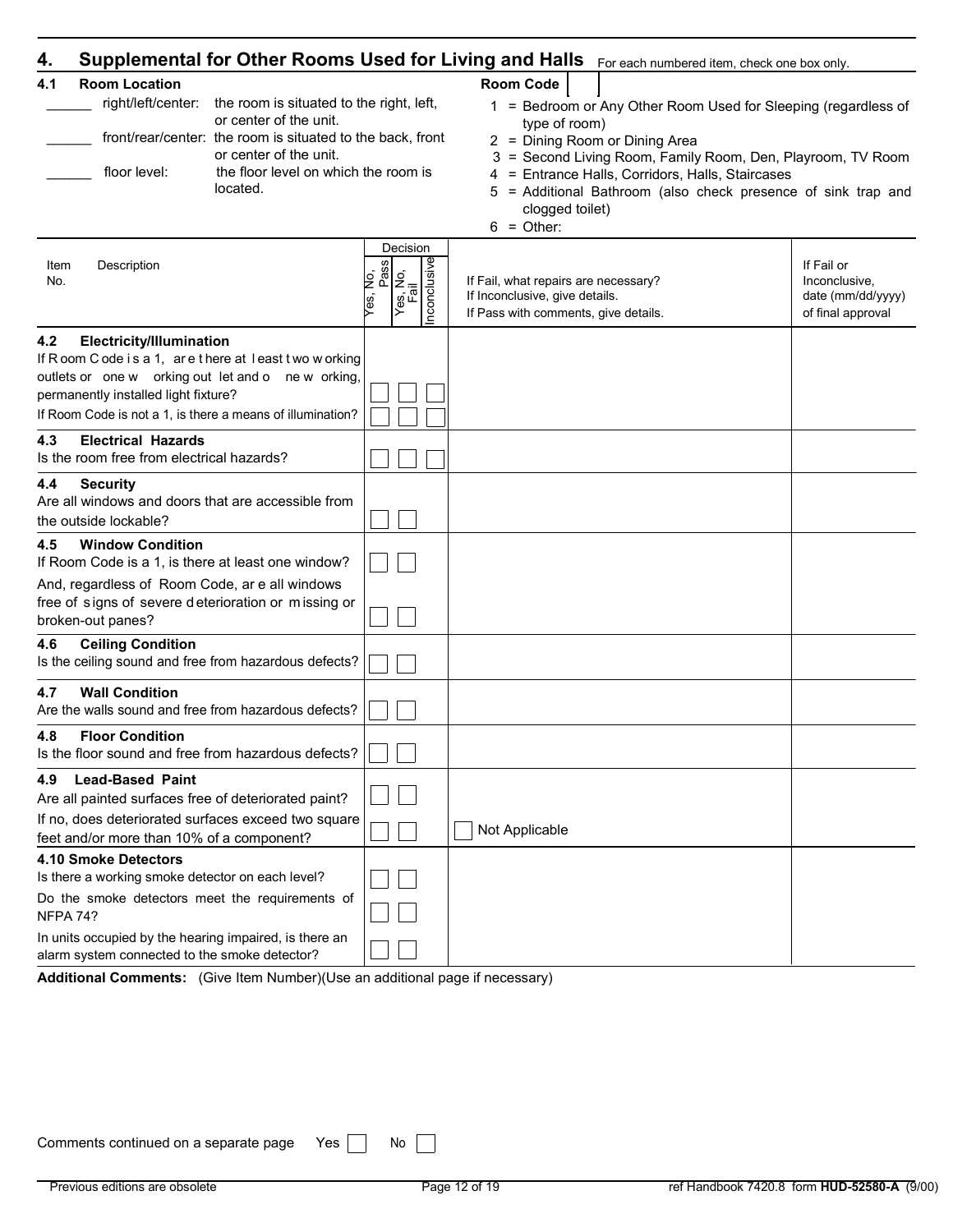| 4.              |                                                                          |                                                                                      |                          |                       | Supplemental for Other Rooms Used for Living and Halls For each numbered item, check one box only.              |                             |
|-----------------|--------------------------------------------------------------------------|--------------------------------------------------------------------------------------|--------------------------|-----------------------|-----------------------------------------------------------------------------------------------------------------|-----------------------------|
| 4.1             | <b>Room Location</b>                                                     |                                                                                      |                          |                       | <b>Room Code</b>                                                                                                |                             |
|                 | right/left/center:                                                       | the room is situated to the right, left,                                             |                          |                       | 1 = Bedroom or Any Other Room Used for Sleeping (regardless of                                                  |                             |
|                 |                                                                          | or center of the unit.                                                               |                          |                       | type of room)                                                                                                   |                             |
|                 |                                                                          | front/rear/center: the room is situated to the back, front<br>or center of the unit. |                          |                       | 2 = Dining Room or Dining Area                                                                                  |                             |
|                 | floor level:                                                             | the floor level on which the room is                                                 |                          |                       | 3 = Second Living Room, Family Room, Den, Playroom, TV Room<br>4 = Entrance Halls, Corridors, Halls, Staircases |                             |
|                 |                                                                          | located.                                                                             |                          |                       | = Additional Bathroom (also check presence of sink trap and                                                     |                             |
|                 |                                                                          |                                                                                      |                          |                       | clogged toilet)                                                                                                 |                             |
|                 |                                                                          |                                                                                      |                          |                       | $6 = Other$ :                                                                                                   |                             |
|                 |                                                                          |                                                                                      |                          | Decision              |                                                                                                                 |                             |
| Item<br>No.     | Description                                                              |                                                                                      | No<br>Pass               | nconclusive           | If Fail, what repairs are necessary?                                                                            | If Fail or<br>Inconclusive, |
|                 |                                                                          |                                                                                      |                          | $Yes$ , No.<br>$Fail$ | If Inconclusive, give details.                                                                                  | date (mm/dd/yyyy)           |
|                 |                                                                          |                                                                                      | Yes,                     |                       | If Pass with comments, give details.                                                                            | of final approval           |
| 4.2             | <b>Electricity/Illumination</b>                                          |                                                                                      |                          |                       |                                                                                                                 |                             |
|                 |                                                                          | If Room C ode is a 1, are there at least two w orking                                |                          |                       |                                                                                                                 |                             |
|                 | outlets or one working out let and one working,                          |                                                                                      |                          |                       |                                                                                                                 |                             |
|                 | permanently installed light fixture?                                     |                                                                                      |                          |                       |                                                                                                                 |                             |
|                 |                                                                          | If Room Code is not a 1, is there a means of illumination?                           |                          |                       |                                                                                                                 |                             |
| 4.3             | <b>Electrical Hazards</b>                                                |                                                                                      |                          |                       |                                                                                                                 |                             |
|                 | Is the room free from electrical hazards?                                |                                                                                      |                          |                       |                                                                                                                 |                             |
| 4.4             | <b>Security</b>                                                          |                                                                                      |                          |                       |                                                                                                                 |                             |
|                 |                                                                          | Are all windows and doors that are accessible from                                   |                          |                       |                                                                                                                 |                             |
|                 | the outside lockable?                                                    |                                                                                      |                          |                       |                                                                                                                 |                             |
| 4.5             | <b>Window Condition</b>                                                  |                                                                                      |                          |                       |                                                                                                                 |                             |
|                 |                                                                          | If Room Code is a 1, is there at least one window?                                   |                          |                       |                                                                                                                 |                             |
|                 |                                                                          | And, regardless of Room Code, ar e all w indows                                      |                          |                       |                                                                                                                 |                             |
|                 | broken-out panes?                                                        | free of signs of severe deterioration or missing or                                  | $\overline{\phantom{0}}$ |                       |                                                                                                                 |                             |
|                 |                                                                          |                                                                                      |                          |                       |                                                                                                                 |                             |
| 4.6             | <b>Ceiling Condition</b>                                                 | Is the ceiling sound and free from hazardous defects?                                |                          |                       |                                                                                                                 |                             |
|                 |                                                                          |                                                                                      |                          |                       |                                                                                                                 |                             |
| 4.7             | <b>Wall Condition</b>                                                    |                                                                                      |                          |                       |                                                                                                                 |                             |
|                 |                                                                          | Are the walls sound and free from hazardous defects?                                 |                          |                       |                                                                                                                 |                             |
| 4.8             | <b>Floor Condition</b>                                                   |                                                                                      |                          |                       |                                                                                                                 |                             |
|                 |                                                                          | Is the floor sound and free from hazardous defects?                                  |                          |                       |                                                                                                                 |                             |
| 4.9             | <b>Lead-Based Paint</b>                                                  |                                                                                      |                          |                       |                                                                                                                 |                             |
|                 |                                                                          | Are all painted surfaces free of deteriorated paint?                                 |                          |                       |                                                                                                                 |                             |
|                 |                                                                          | If no, does deteriorated surfaces exceed two square                                  |                          |                       | Not Applicable                                                                                                  |                             |
|                 | feet and/or more than 10% of a component?                                |                                                                                      |                          |                       |                                                                                                                 |                             |
|                 | 4.10 Smoke Detectors<br>Is there a working smoke detector on each level? |                                                                                      |                          |                       |                                                                                                                 |                             |
|                 |                                                                          | Do the smoke detectors meet the requirements of                                      |                          |                       |                                                                                                                 |                             |
| <b>NFPA 74?</b> |                                                                          |                                                                                      |                          |                       |                                                                                                                 |                             |
|                 |                                                                          | In units occupied by the hearing impaired, is there an                               |                          |                       |                                                                                                                 |                             |
|                 | alarm system connected to the smoke detector?                            |                                                                                      |                          |                       |                                                                                                                 |                             |
|                 |                                                                          |                                                                                      |                          |                       |                                                                                                                 |                             |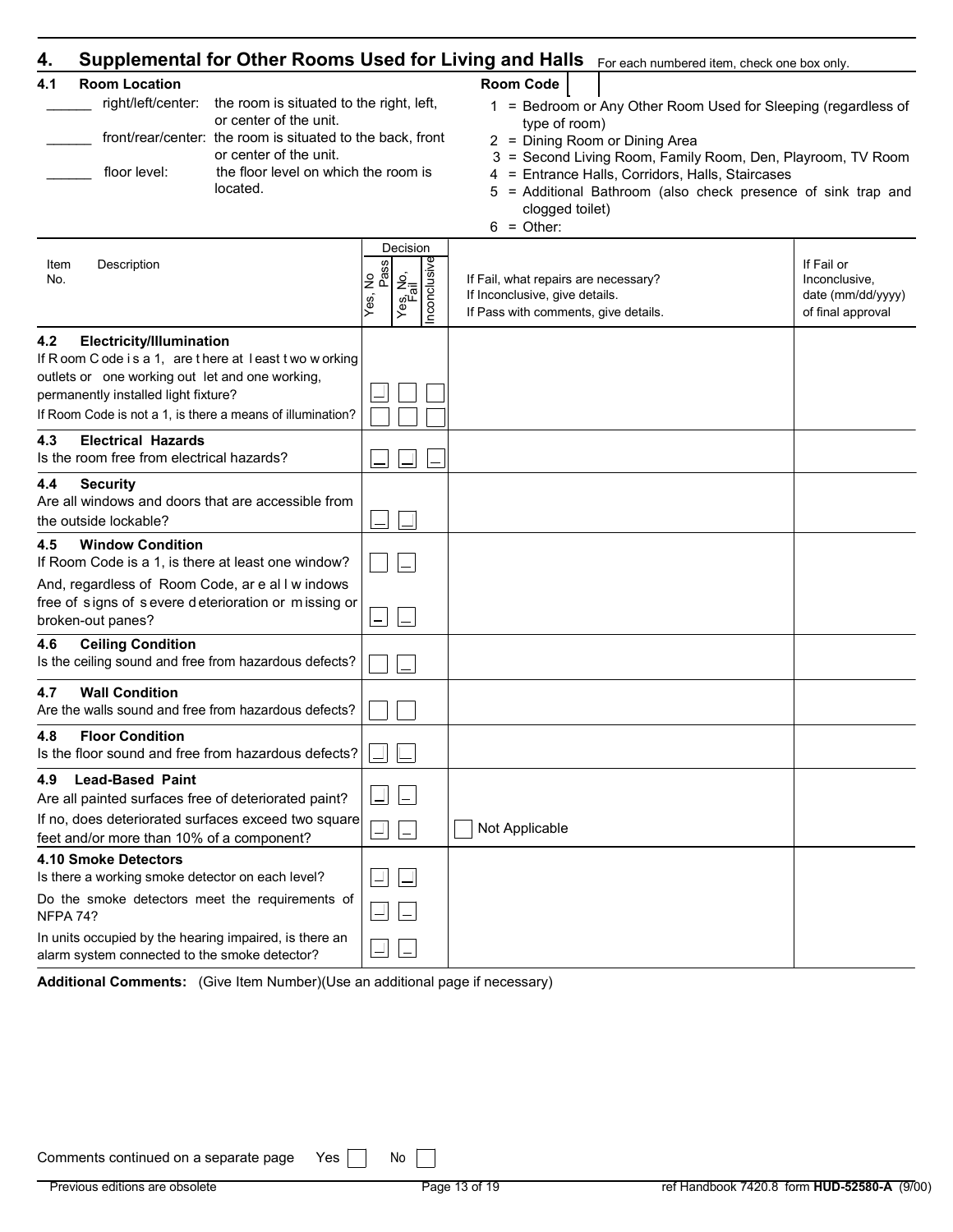# **5. All Secondary Rooms (Rooms not used for living)**

# **5. Secondary Rooms (Rooms not used for living)**

If any room in the unit did not meet the requirements for "other room used for living" in Part 4, it is to be considered a "secondary room (not used for living)," Rate all of these rooms together (i.e., a single Part 5 checklist for all secondary rooms in the unit). Inspection is required of the following two i tems since hazardous defects u nder t hese items could jeopardize the rest of t he unit, even if present in rooms not used for living: 5. 2 S ecurity, 5. 3 Electrical Hazards. Also, be observant of any other potentially hazardous features in these rooms and record under 5.4

# **5.1 None**

If there are no "Secondary Rooms (rooms not used for living)," check "None" and go on to Part 6.

# **5.2 - 5.4 Explanations of these items is the same as those provided for ''Living Room''**

# **Additional Note**

In recording "other potentially hazardous features," note ( in the space provided) the means of access to the room with the hazard and c heck t he box under ' 'Inconclusive." D iscuss t he hazard with the HA inspection supervisor to determine ''Pass'' or ''Fail.'' Include defects like: large holes in f loor, walls or ceilings; evidence of structural collapse; windows in condition o f s evere d eterioration; and deteriorated paint surfaces.

# **6. Building Exterior**

# **6.1 Condition of Foundation**

''Unsound or hazardous'' means foundations with severe structural defects indicating the potential for structural collapse; or foundations that allow significant entry of ground water ( for example, evidenced by flooding of basement).

# **6.2 Condition of Stairs, Rails, and Porches**

"Unsound or hazardous" means: stairs, porches, balconies, or decks w ith s evere structural defects; broken, rotting, or missing steps; ab sence of a han drail when t here are extended lengths o f steps ( generally four or more consecutive s teps); ab sence of or insecure railings around a porch or balcony which is approximately 30 inches or more above the ground.

# **6.3 Condition of Roof and Gutters**

"Unsound and hazardous" m eans: The roof has s erious def ects such as serious buckling or sagging, i ndicating the pot ential of structural collapse; large holes or other defects that would result in significant a ir or water i nfiltration ( in most cases s evere exterior defects will be reflected in equally serious surface defects within the unit, e. g., b uckling, w ater d amage). T he g utters, d ownspouts and soffits ( area under tee eaves) shows serious decay and have allowed the entry of significant air or water into the interior of the structure. G~utters and dow nspouts are, how ever, not required to pass. If the roof is not observable and there is no sign of interior water damage, check "Pass."

# **6.4 Condition of Exterior Surfaces**

See definition above for roof, item 6.3.

# **6.5 Condition of Chimney**

The chimney should not be seriously leaning or showing evidence of significant disintegration (i.e., many missing bricks).

# **6.6 Lead-Based Paint: Exterior Surfaces**

Housing Choice Voucher Units If the unit was built January 1, 1978 or after, no child under age six will occupy or currently occupies, is a 0-BR, elderly or handicapped unit with no children under age six on the lease or expected, has been certified leadbased paint free by a certified lead-based paint inspector (no leadbased paint present or no lead -based paint present after removal of lead), check NA and do not inspect painted surfaces . Visual assessment for deteriorated paint applies to all exterior painted surfaces (building components) associated with the assisted unit including windows, window sills, exterior walls, floors, porches, railings, doors, decks, stairs, play areas, garages, fences or other areas if frequented by children under age six.

All deteriorated paint surfaces **more than 20 sq. ft. on exterior surfaces** must be stabilized (corrected) in accordance with all safe work practice requirements. **If the painted surface is less than 20 sq. ft., only stabilization is required. Clearance testing is not required.** Stabilization means removal of deteriorated paint, repair of the substrate, and application of a new protective coating or paint. Lead-Based Paint Owner Certification is required following stabilization activities except for *de minimis level* repairs.

## **6.7 Manufactured Homes: Tie Downs**

Manufactured homes must be placed on a site in a stable manner and be free from hazards such as sliding and wind damage. Manufactured ho mes must be s ecurely an chored by a tie dow n device which distributes and transfers the loads imposed by the unit to appropriate ground anchors so as to resist wind overturning and sliding, unless a variation has been approved by the HUD Field Office.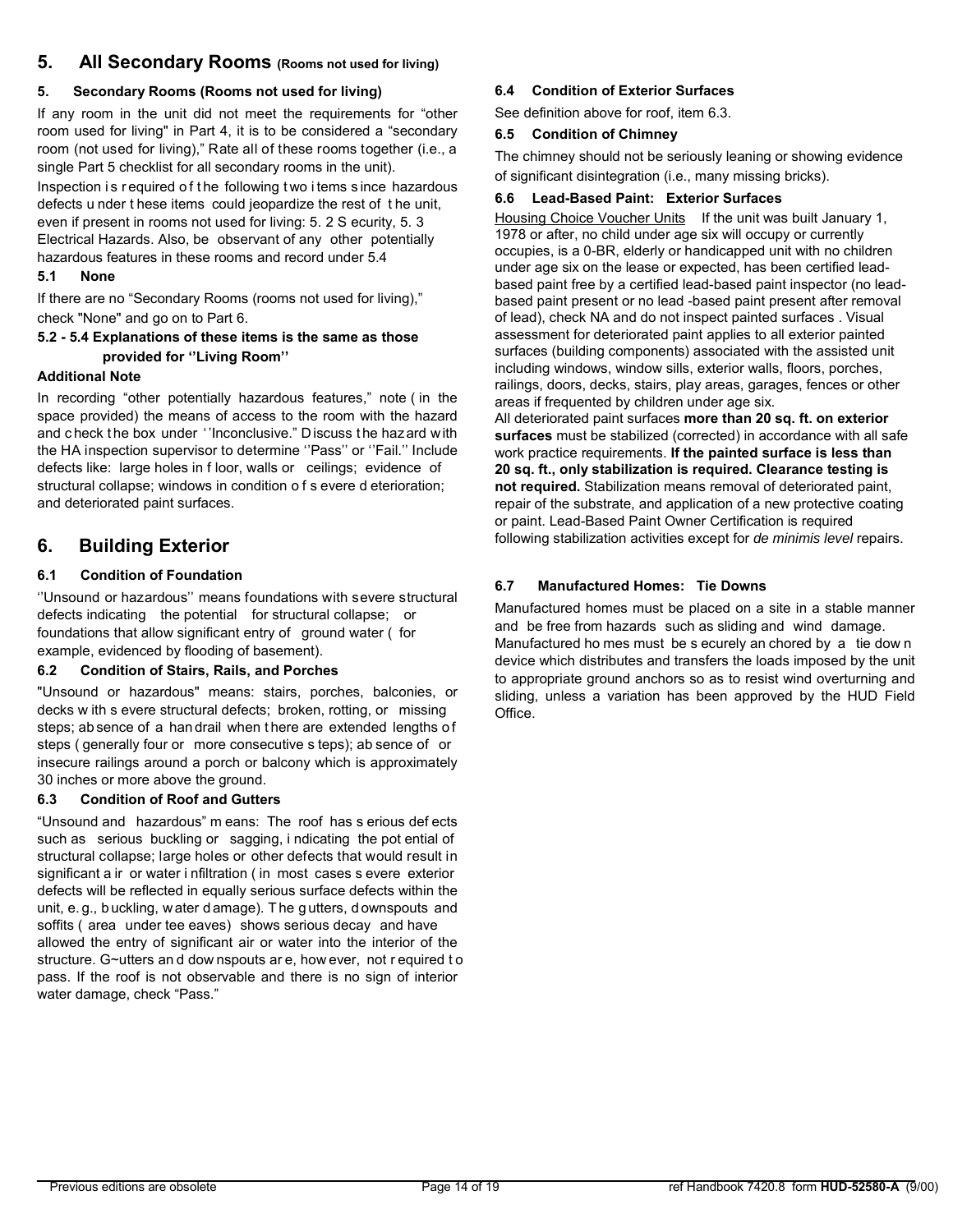| 5.<br>All Secondary Rooms (Rooms not used for living)                                                                                                                                                                                                                            |                                                                | For each numbered item, check one box only.                                                                    |                                                                       |
|----------------------------------------------------------------------------------------------------------------------------------------------------------------------------------------------------------------------------------------------------------------------------------|----------------------------------------------------------------|----------------------------------------------------------------------------------------------------------------|-----------------------------------------------------------------------|
| Description<br>Item<br>No.                                                                                                                                                                                                                                                       | Decision<br>nconclusive<br>Yes, No<br>Pass<br>Yes, No,<br>Fail | If Fail, what repairs are necessary?<br>If Inconclusive, give details.<br>If Pass with comments, give details. | If Fail or<br>Inconclusive,<br>date (mm/dd/yyyy)<br>of final approval |
| Go to Part 6<br><b>None</b><br>5.1                                                                                                                                                                                                                                               |                                                                |                                                                                                                |                                                                       |
| 5.2<br><b>Security</b><br>Are all windows and doors that are accessible from<br>the outside lockable?                                                                                                                                                                            |                                                                |                                                                                                                |                                                                       |
| <b>Electrical Hazards</b><br>5.3<br>Are all these rooms free from electrical hazards?                                                                                                                                                                                            |                                                                |                                                                                                                |                                                                       |
| <b>Other Potentially Hazardous Features</b><br>5.4<br>Are all of these rooms free of any other potentially<br>hazardous features? For each room with an "other<br>potentially hazardous feature," explain the hazard<br>and the means of control of interior access to the room. |                                                                |                                                                                                                |                                                                       |
| <b>6.0 Building Exterior</b>                                                                                                                                                                                                                                                     |                                                                |                                                                                                                |                                                                       |
| <b>Condition of Foundation</b><br>6.1<br>Is the foundation sound and free from hazards?                                                                                                                                                                                          |                                                                |                                                                                                                |                                                                       |
| <b>Condition of Stairs, Rails, and Porches</b><br>6.2<br>Are all the exterior stairs, rails, and porches sound<br>and free from hazards?                                                                                                                                         |                                                                |                                                                                                                |                                                                       |
| <b>Condition of Roof and Gutters</b><br>6.3<br>Are the roof, gutters, and downspouts sound and<br>free from hazards?                                                                                                                                                             |                                                                |                                                                                                                |                                                                       |
| <b>Condition of Exterior Surfaces</b><br>6.4<br>Are exterior surfaces sound and free from hazards?                                                                                                                                                                               |                                                                |                                                                                                                |                                                                       |
| 6.5<br><b>Condition of Chimney</b><br>Is the chimney sound and free from hazards?                                                                                                                                                                                                |                                                                |                                                                                                                |                                                                       |
| <b>Lead-Based Paint: Exterior Surfaces</b><br>6.6<br>Are all painted surfaces free of deteriorated paint?<br>If no, does deteriorated surfaces exceed 20 sq. ft. of<br>total exterior surface area?                                                                              |                                                                | Not Applicable                                                                                                 |                                                                       |
| <b>Manufactured Homes: Tie Downs</b><br>6.7<br>If the unit is a manufactured home, is it properly placed<br>and tied down? If not a manufactured home, check<br>"Not Applicable."                                                                                                |                                                                | Not Applicable                                                                                                 |                                                                       |

Comments continued on a separate page Yes No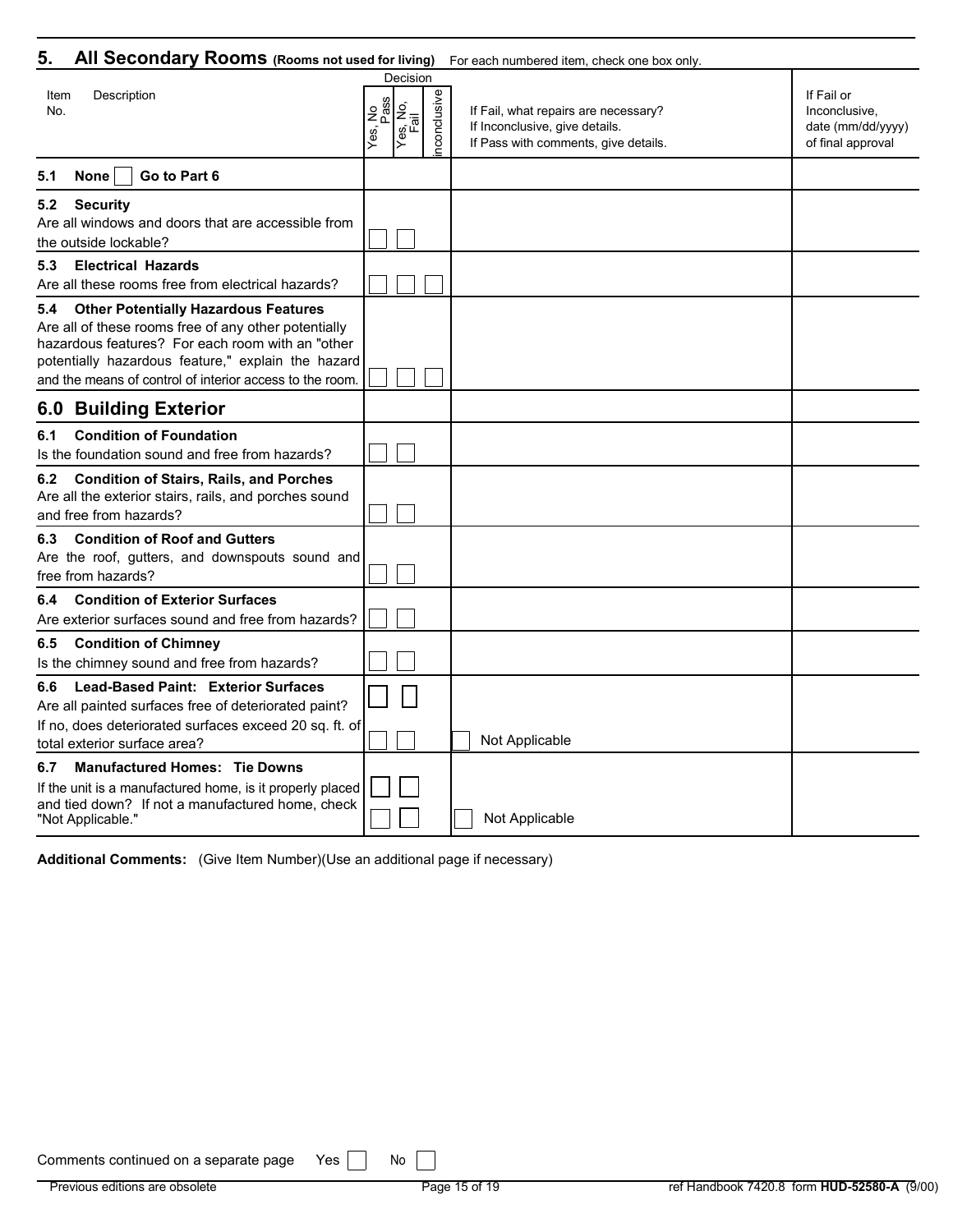# **7. Heating and Plumbing**

# **7.1 Adequacy of Heating Equipment**

"Adequate heat" means that the heating system is capable of delivering enough heat to assure a healthy environment in the unit (appropriate to the climate). The HA is responsible for defining what constitutes a healthy living environment in the area of the country in which it operates. Local codes (city or state codes) should be instructive in arriving at a r easonable local definition. For example, for heat adequacy, local codes often require that the unit's heating facility be capable of maintaining a given temperature level during a designated time period. Portable electric room heaters or kitchen stoves or r anges with a built-in heat unit are not acceptable as a primary s ource of heat f or units located in ar eas w here c limate conditions require regular heating.

"Directly or indirectly to all rooms used for living" means:

"directly" m eans t hat each r oom u sed f or l iving h as a hea t source (e.g., working radiator; working hot air register; baseboard heat)

''indirectly'' means that, if there is no heat source present in the room, heat can enter the room easily from a heated adjacent room (e.g a dining room may not have a radiator, but would receive heat from the heated living room through a large open archway).

If the heating system in the unit works, but there is some question whether a r oom w ithout a h eat s ource w ould r eceive ad equate indirect heat, check "Inconclusive" and verify adequacy from tenant or owner (e.g., unheated bedroom at the end of a long hallway).

How to determine the capability of the heating system: If the unit is occupied, usually the quickest way to determine the capability of the heating system over time is to question the tenant. If the unit is not oc cupied, or the tenant has not lived in the unit during t he months when heat would be needed, check "Inclusive." It will be necessary to question the owner on this point after the inspection has been completed and, if possible, to question other tenants (if it is a muIti-unit structure) about the adequacy of he at pr ovided. Under some circumstances, t he ade quacy of he at c an be det ermined by a simple comparison of the size of the heating system to the area to be heated. For example, a small permanently installed space h eater in a living r oom is pr obably i nadequate f or heating anything larger than a relatively small apartment.

# **7.2 Safety of Heating Equipment**

Examples of "unvented fuel burning space heaters" are: portable kerosene units; unvented open flame portable units.

''Other unsafe conditions'' include: breakage or damage to heating system such t hat t here is a potential for fire or ot her t hreats to safety; improper connection of flues al lowing ex haust ga ses t o enter the living area; improper installation of equipment ( e.g., proximity of fuel tank to h eat s ource, absence of safety d evices); indications of improper use of equipment (e.g., evidence of heavy build-up of soot, creosote, or other substance in the chimney); disintegrating equipment; c ombustible materials ne ar h eat s ource or flue. See Inspection Manual for a more detailed discussion of the inspection of safety aspects of the heating systems.

If you are unable to gain access to the primary heating system in the unit check ' 'Inconclusive." Contact the owner or manager f or verification of safety of t he s ystem. If t he s ystem has pa ssed a recent l ocal inspection, check ' 'Pass." This apppies especially t o units in which he at is provided by a I arge s cale, c omplex central heating system that s erves multiple u nits ( e.g., a boiler in the basement of a large apa rtment bu ilding). I n most cases, a large scale he ating s ystem f or a multi-unit bui lding w ill be s ubject t o periodic safety inspections by a local public agency. Check with the owner or manager to determine the date and outcome of the last such inspection, or look for an inspection certificate posted on t he heating system.

# **7.3 Ventilation and Adequacy of Cooling**

If the tenant is present and has occupied the unit during the summer months, inquire about the adequacy of air flow. If the tenant is not present or has not occupied the unit during the summer months, test a sample of windows to see that they open (see Inspection Manual for instruction).

"Working cooling equipment'' includes: central (fan) ventilation system; evaporative cooling system; room or central air conditioning.

Check " Inconclusive" if there ar e no operable w indows a nd i t is impossible, or inappropriate, to test whether a cooling system works. Check w ith ot her tenants in t he building (in a multi-unit structure) a nd w ith the ow ner or manager for verification of t he adequacy of ventilation and cooling.

## **7.4 Water Heater**

"Location presents hazard'' means that the gas or oil water heater is located in living areas or closets where safety hazards may exist (e.g., water heater located in very cluttered closet with cloth and paper items stacked against it). Gas water heaters in bedrooms or other living areas must have safety dividers or shields.

Water heaters must have a temperature- pressure relief valve and discharge line ( directed t oward t he f loor or out side o f t he living area) as a safeguard against build up of steam if the water heater malfunctions. If not, they are not properly equipped and shall fail. To pas s, ga s or oil fired w ater heaters must be vented i nto a properly installed chimney or f lue leading outside. E lectric w ater heaters do not require venting.

If it is impossible to view the water heater, check "Inconclusive." Obtain verification of safety of system from owner or manager.

Check "Pass" if t he water he ater ha s pas sed a l ocal i nspection. This applies primarily to hot water that is supplied by a large scale complex water heating system that serves multiple units (e.g., water heat ing s ystem in large apar tment bu ilding). C heck i n t he same manner described for heating system safety, item 7.2, above.

# **7.5 Water Supply**

If the s tructure is connected t o a city or town water system, check ''Pass." If the structure has a private water supply ( usually in rural areas) inquire into the nature of the supply (probably from the owner) and whether it is approvable by an appropriate public agency.

**General note:** If items 7.5, 7.6, or 7,7 are checked "Inconclusive,"

check with owner or manager for verification of adequacy.

## **7.6 Plumbing**

"Major l eaks" m eans t hat main w ater dr ain and f eed pi pes ( often located in the basement) are s eriously leaking. (Leaks present at specific facilities have already been evaluated under the checklist items for "Bathroom" and "Kitchen.")

"Corrosion" ( causing serious and persistent levels of rust or contamination in the drinking water) can be determined by observing t he color of the dr inking water at ssveral t aps. B adly corroded pipes will produce noticeably brownish water. If the tenant is currently occupying the unit, he or she should be able to provide information about the persistence of this condition. (Make sure that the "rusty water" is not a temporary condition caused by city or town maintenance of main water lines.) See general note under 7.5.

#### **7.7 Sewer Connection**

If the structure is connected to the city or town sewer system, check "Pass." I f t he s tructure ha s i ts own pr ivate di sposal s ystem ( e.g., septic field), i nquire i nto the nature of the system and determine whether this type of system can meet appropriate health and safety regulations.

The following conditions constitute "evidence of sewer back up": strong sewer gas smell in the basement or outside of uni t; numerous clogged or very slow drains; marshy areas outside of unit above septic field. See general note under 7.5.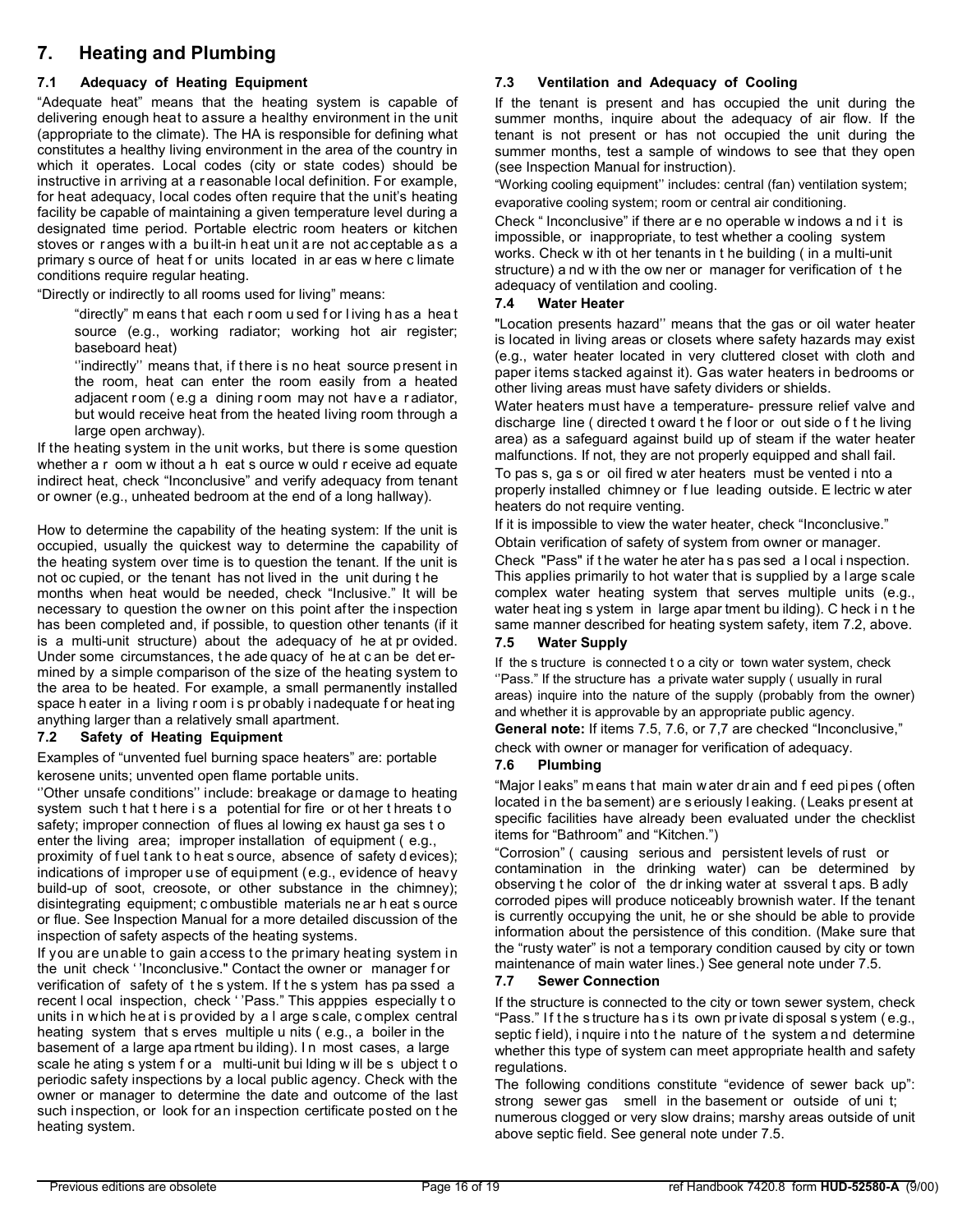| 7.<br><b>Heating and Plumbing</b>                                                                                                                                                               |                                                                | For each numbered item, check one box only.                                                                    |                                                                       |
|-------------------------------------------------------------------------------------------------------------------------------------------------------------------------------------------------|----------------------------------------------------------------|----------------------------------------------------------------------------------------------------------------|-----------------------------------------------------------------------|
| Description<br>Item<br>No.                                                                                                                                                                      | Decision<br>nconclusive<br>Pass<br>Yes, No,<br>Fail<br>Yes, No | If Fail, what repairs are necessary?<br>If Inconclusive, give details.<br>If Pass with comments, give details. | If Fail or<br>Inconclusive,<br>date (mm/dd/yyyy)<br>of final approval |
| <b>Adequacy of Heating Equipment</b><br>7.1<br>Is the heating equipment capable of providing ad-<br>equate heat (either directly or indirectly) to all rooms<br>used for living?                |                                                                |                                                                                                                |                                                                       |
| <b>Safety of Heating Equipment</b><br>7.2<br>Is the unit free from unvented fuel burning space heat-<br>ers or any other types of unsafe heating conditions?                                    |                                                                |                                                                                                                |                                                                       |
| <b>Ventilation and Adequacy of Cooling</b><br>7.3<br>Does the unit have adequate ventilation and cooling by<br>means of openable windows or a working cooling system?                           |                                                                |                                                                                                                |                                                                       |
| <b>Water Heater</b><br>7.4<br>Is the water heater located, equipped, and installed<br>in a safe manner?                                                                                         |                                                                |                                                                                                                |                                                                       |
| <b>Water Supply</b><br>7.5<br>Is the unit served by an approvable public or private<br>sanitary water supply?                                                                                   |                                                                |                                                                                                                |                                                                       |
| 7.6<br>Plumbing<br>Is plumbing free from major leaks or corrosion that<br>causes serious and persistent levels of rust or con-<br>tamination of the drinking water?                             |                                                                |                                                                                                                |                                                                       |
| <b>Sewer Connection</b><br>7.7<br>Is plumbing connected to an approvable public or<br>private disposal system, and is it free from sewer<br>back-up?<br>Additional Commonte: (Give Item Number) |                                                                |                                                                                                                |                                                                       |

**Additional Comments:** (Give Item Number)

Comments continued on a separate page  $Yes$  No  $\Box$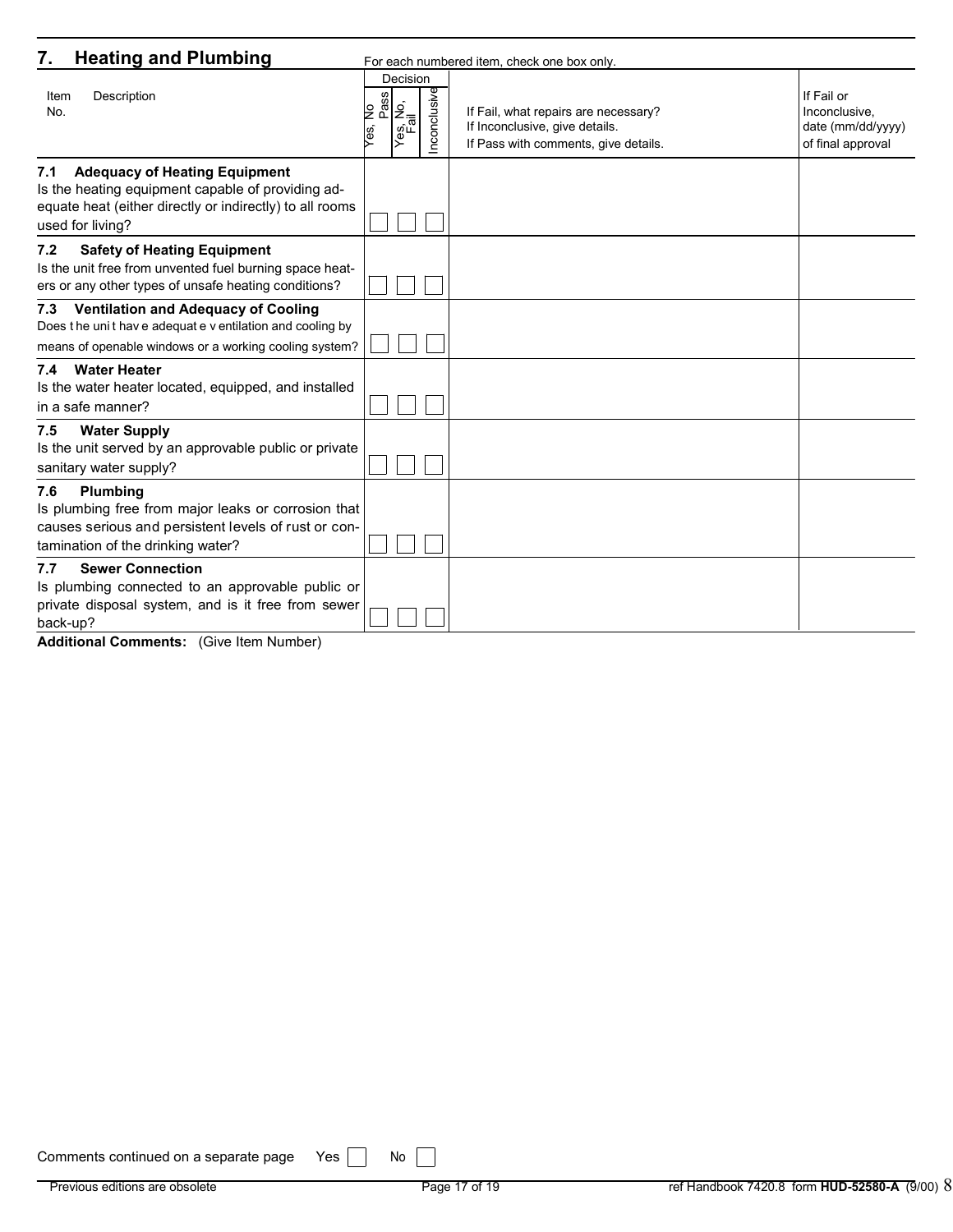## **8. General Health and Safety**

#### **8.1 Access to Unit**

"Through another unit" means that access to the unit Is only possible by means of passage through another dwelling unit.

## **8.2 Exits**

"Acceptable fire exit" means that the building must have an alternative means of exit that meets local or State regulations in case of fire; this could include:

An openable window if the unit is on the first floor or second floor or easily accessible to the ground.

A back door opening on to a porch with a stairway leading to the ground.

Fire escape, fire ladder, or fire stairs.

"Blocked" means that the exit is not useable due to conditions such as debris, storage, door or window nailed shut, broken lock. Important note: The H A has t he final responsibility for deciding whether t he t ype of e mergency exit is acceptable, although t he tenant should assist in making the decision.

## **8.3 Evidence of Infestation**

"Presence of rats, or severe infestation by mice or vermin" (such as roaches) is evidenced by: rat holes; droppings; rat runs; numerous settings of rat poison. If the unit is occupied, ask the tenant,

#### **8.4 Garbage and Debris**

"Heavy ac cumulation" means large piles of trash and ga rbage, discarded furniture, an d ot her debr is ( not t emporarily s tored awaiting removal) that might harbor rodents, This may occur inside the unit, in common areas, or outside. It usually means a l evel of accumula-tion beyond the capacity of an individual to pick up within an hour or two.

## **8.5 Refuse Disposal**

"Adequate covered facilities" includes: trash cans with covers, garbage chutes, "dumpsters" (i.e., large scale refuse boxes with lids); trash bags ( if approvable by local public agency). " ApprovabIe by local p ublic agency" m eans t hat t he local Health and S anitation Department ( city, t own or c ounty) ap proves t he t ype of f acility i n use. Note: During the period when the HA is setting up its inspection program, it will check with the local health and sanitation department to determine w hich t ypes of f acilities ar e acceptable and include this in the inspection requirements.

If the unit is vacant and there are no adequate covered facilities present, check " Inconclusive." Contact t he ow ner or m anager f or verification of facilities provided when the unit is occupied.

## **8.6 Interior Stairs and Common Halls**

"Loose, broken, or missing steps" should fail if they present a serious risk of tripping or falling.

A handrail is required on extended sections of stairs (generally four or more consecutive steps). A railing is required on unprotected heights such as around stairwells.

"Other hazards" would be conditions such as bare electrical wires and tripping hazards.

Housing Choice Voucher Units If the unit was built January 1, 1978, or after, no child under six will occupy or currently occupies it, is a 0-BR, elderly or handicapped unit with no children under six on the lease or expected, has been certified lead-based paint free by a certified lead-based paint inspector (no lead-based paint present or no lead-based paint present after removal of lead-based paint.), check NA and do not inspect painted surfaces.

This requirement applies to all painted surfaces (building components) within the unit. (Do not include tenant belongings). Surfaces to receive a visual assessment for deteriorated paint include walls, floors, ceilings, built in cabinets (sink bases), baseboards, doors, door frames, windows systems including

mullions, sills, or frames and any other painted building component within the unit. Deteriorated paint includes any painted surface that is peeling, chipping, chalking, cracking, damaged or otherwise separated from the substrate.

All deteriorated paint surfaces **more than 2 sq. ft. in any one interior room or space, or more than 10% of the total surface area of an interior type of component with a small surface area (i.e., window sills, baseboards, and trim)** must be stabilized (corrected) in accordance with all safe work practice requirements and clearance is required. **If the deteriorated painted surface is less than 2 sq. ft. or less than 10% of the component, only stabilization is required. Clearance testing is not required.** Stabilization means removal of deteriorated paint, repair of the substrate, and application of a new protective coating or paint. Lead-Based Paint Owner Certification is required following stabilization activities, except for *de minimis level*  repairs.

## **8.7 Other Interior Hazards**

Examples of other haz ards might be: a br oken ba throom f ixture with a s harp edge in a location w here it r epresents a haz ard; a protruding nail in a doorway.

## **8.8 Elevators**

Note: At the time the HA is setting up its inspection program, it will determine local licensing practices for elevators. lnspectors should then be aware of these practices in evaluating this item (e.g., check inspection date). If no elevator check "Not Applicable."

## **8.9 Interior Air Quality**

If the inspector has any questions about whether an existing poor air quality condition should be considered dangerous, he or she should c heck w ith the l ocal Health an d S afety D epartment ( city, town or county).

## **8.10 Site and Neighborhood Conditions**

Examples of conditions that would "seriously and continuously endanger the health or safety of the residents" are:

other buildings on, or near the property, that pose serious hazards ( e.g., di lapidated s hed or gar age w ith pot ential f or structural collapse),

evidence of flooding or major drainage problems,

evidence of mud slides or large land settlement or collapse, proximity to open sewage,

unprotected heights (cliffs, quarries, mines, sandpits), fire hazards,

abnormal air pollution or smoke which continues throughout the year and is determined to seriously endanger health, and continuous or excessive vibration of vehicular traffic (if the unit is occupied, ask the tenant).

## **8.11 Lead-Based Paint: Owner Certification**

If the owner is required to correct any lead- based paint hazards at the property including deteriorated paint or other hazards identi-fied by a visual assessor, a certified lead-based paint risk asses-sor, or certified lead -based paint inspector, the PHA must obtain certification that the work has been done in accordance with all applicable requirements of 24 CFR Part 35. The Lead -Based Paint Owner Certification must be received by the PHA before the execution of the HAP contract or within the time period stated by the PHA in the owner HQS violation notice. Receipt of the completed and signed Lead-Based Paint Owner Certification signifies that all HQS lead-based paint requirements have been met and no re-inspection by the HQS inspector is required.